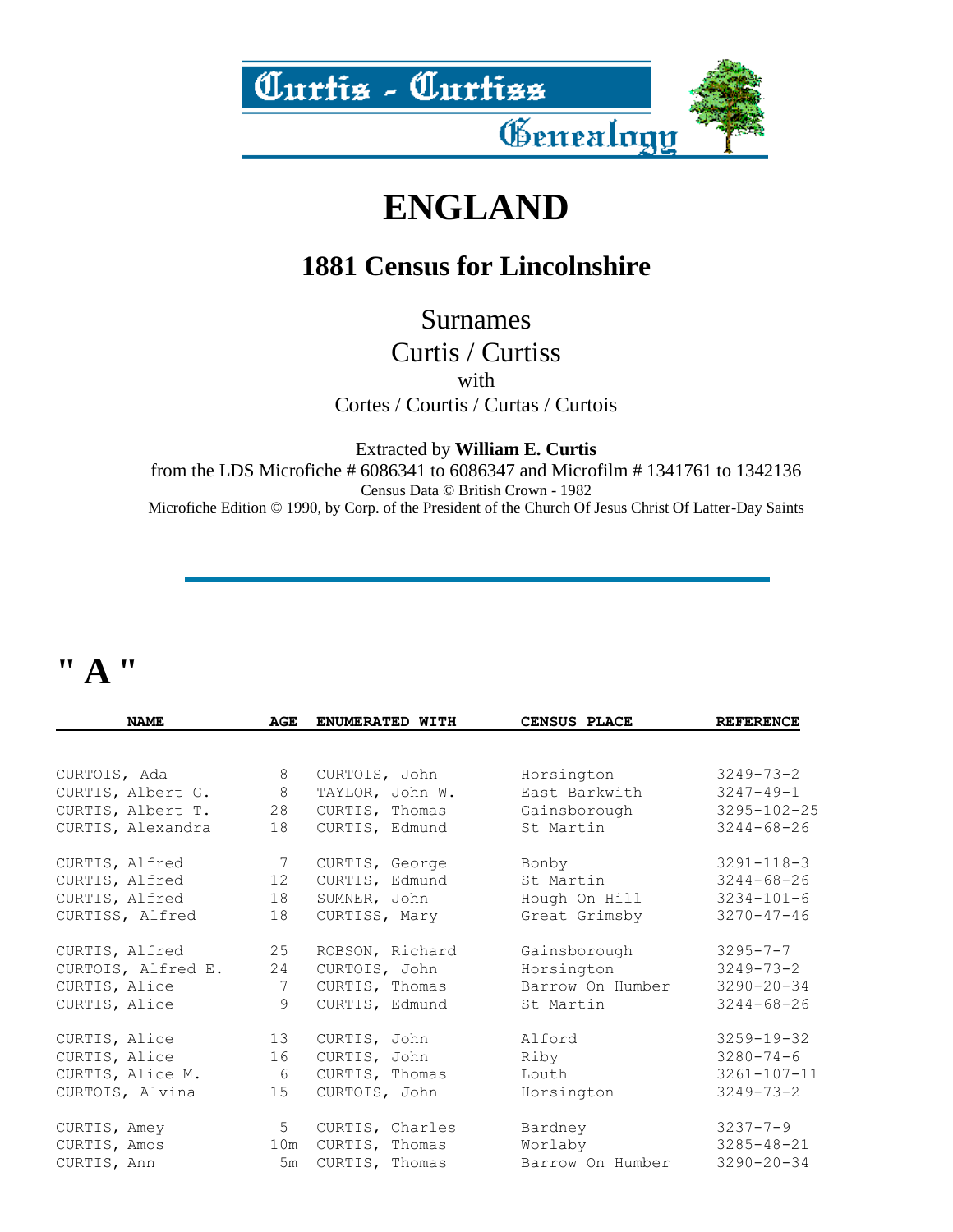| CURTIS, Ann     |                          | 9               | CURTIS, Thomas  |                                | Bardney                                  | $3237 - 22 - 39$     |
|-----------------|--------------------------|-----------------|-----------------|--------------------------------|------------------------------------------|----------------------|
| CURTIS, Ann     |                          | 9               | CURTIS, John    |                                | Butterwick                               | $3215 - 54 - 11$     |
| CURTIS, Ann     |                          | 16              |                 | EMPSON, William                | North Kelsey                             | $3280 - 40 - 1$      |
| CURTIS, Ann     |                          | 17              |                 | CURTIS, William                | St Swithin                               | $3242 - 42 - 50$     |
|                 |                          |                 |                 |                                |                                          |                      |
| CURTIS, Ann     |                          | 21              | CURTIS, Thomas  |                                | Minting                                  | $3247 - 31 - 8$      |
| CURTIS, Ann     |                          | 37              | CURTIS, George  |                                | Little Steeping                          | $3255 - 4 - 4$       |
| CURTIS, Ann     |                          | 39              |                 |                                | CURTIS, George Holmon St Mary-le-Wigford | $3241 - 4 - 2$       |
| CURTIS, Ann     |                          | 52              |                 | CURTIS, William                | Limber Magna                             | $3280 - 89 - 15$     |
| CURTIS, Ann     |                          | 59              | DAWSON, John    |                                | South Kelsey                             | $3280 - 17 - 4$      |
|                 |                          |                 |                 |                                |                                          |                      |
| CURTIS, Ann     |                          | 59              | Self            |                                | St Botolph                               | $3239 - 4 - 1$       |
| CURTIS, Ann     |                          | 64              |                 | CURTIS, William                | Tathwell                                 | $3263 - 61 - 15$     |
| CURTIS, Ann     |                          | 67              | PELL, George    |                                | Little Steeping                          | $3255 - 7 - 10$      |
| CURTIS, Ann     |                          | 69              | CURTIS, Edward  |                                | St Peter-at-Gowts                        | 3239-133-79          |
|                 |                          |                 |                 |                                |                                          |                      |
| CURTIS, Ann     |                          | 73              | CURTIS, John    |                                | Yaddlethorpe                             | $3288 - 43 - 5$      |
| CURTISS, Ann    |                          | 90              | Self            |                                | Alford                                   | $3258 - 87 - 9$      |
| CURTIS, Ann A.  |                          | 2               | CURTIS, Edward  |                                | St Martin                                | $3244 - 60 - 9$      |
|                 | CURTIS, Ann Derry        | 24              | CURTIS, Sarah   |                                | North Scarle                             | $3373 - 70 - 1$      |
|                 |                          |                 |                 |                                |                                          |                      |
|                 | CURTIS, Ann Eliz.        | 11              | CURTIS, John    |                                | Hibaldstow                               | $3284 - 19 - 12$     |
| CURTOIS, Ann H. |                          | 51              | Self            |                                | Washingborough                           | $3236 - 37 - 12$     |
| CURTIS, Ann M.  |                          | 68              | CURTIS, Peter   |                                | Haxey                                    | $3292 - 104 - 17$    |
|                 | CURTIS, Ann Slater       | 34              | CURTIS, Edward  |                                | St Nicholas                              | $3241 - 131 - 6$     |
|                 |                          |                 |                 |                                |                                          |                      |
| CURTIS, Anna    |                          | 8               |                 | CURTIS, Matthew                | Thorpe Tilney                            | $3221 - 130 - 24$    |
| CURTIS, Anna M. |                          | 27              |                 | CURTIS, William                | Burton Upon Stather 3287-13-19           |                      |
| CURTIS, Anne    |                          | 13              |                 | CURTIS, Richard                | St Martin                                | $3244 - 122 - 85$    |
| CURTIS, Anne    |                          | 19              | CURTIS, George  |                                | Scartho                                  | $3273 - 114 - 20$    |
|                 |                          |                 |                 |                                |                                          |                      |
| CURTIS, Anne    |                          | 59              |                 | CURTIS, George                 | Bonby                                    | $3291 - 123 - 13$    |
| CURTIS, Anne    |                          | 68              |                 | CURTIS, John                   | Reepham                                  | $3238 - 61 - 14$     |
|                 | CURTOIS, Anne E.         | 34              |                 | CURTOIS, Peregrine             | Branston                                 | $3236 - 82 - 20$     |
|                 | CURTIS, Anne Elizabeth 3 |                 |                 | CURTIS, Thomas Wash. Holbeach  |                                          | $3211 - 4 - 2$       |
|                 |                          |                 |                 |                                |                                          |                      |
| CURTIS, Annie   |                          | 10 <sup>°</sup> | CURTIS, John    |                                | Louth                                    | $3261 - 24 - 13$     |
| CURTIS, Annie   |                          | 14              | WARD, Henry B.  |                                | Gainsborough                             | $3295 - 143 - 44(a)$ |
| CURTIS, Annie   |                          |                 | 19 CURTIS, John |                                | Barrow On Humber                         | $3290 - 15 - 23$     |
| CURTIS, Annie   |                          | 19              |                 | WILSON, Mary Ann               | St Margaret                              | $3243 - 62 - 3$      |
|                 |                          |                 |                 |                                |                                          |                      |
| CURTIS, Annie   |                          | 22              |                 | CURTIS, Thomas H.              | St Botolph                               | $3238 - 143 - 31$    |
| CURTIS, Annie   |                          | 24              |                 | TAYLOR, John W.                | East Barkwith                            | $3247 - 49 - 1$      |
| CURTIS, Annie   |                          | 37              |                 | CURTIS, Edmund                 | St Martin                                | $3244 - 68 - 26$     |
| CURTIS, Annie   |                          | 60              |                 | CURTIS, Richard                | Ashby Cum Fenby 3274-102-4               |                      |
|                 |                          |                 |                 |                                |                                          |                      |
|                 | CURTIS, Annie Elizth.    | 11              | CURTIS, John    |                                | St Peter-in-Eastgate 3243-72-24          |                      |
|                 | CURTIS, Annie M.         | $\sqrt{1}$      | CURTIS, George  |                                | Alford                                   | $3258 - 88 - 12$     |
|                 | CURTIS, Annie M.         | 23              | CURTIS, George  |                                | Alford                                   | $3258 - 88 - 12$     |
| CURTIS, Arthur  |                          | - 3             |                 | CURTIS, Richard                | Laceby                                   | $3275 - 68 - 16$     |
|                 |                          |                 |                 |                                |                                          |                      |
| CURTIS, Arthur  |                          | 10              | CURTIS, Edward  |                                | St Nicholas                              | $3241 - 131 - 6$     |
|                 | CURTOIS, Arthur          | 28              |                 | CURTOIS, Peregrine             | Branston                                 | 3236-82-20           |
|                 | CURTIS, Arthur F.        | 20              |                 | FORREST, John                  | Gainsborough                             | 3296-114-31          |
|                 | CURTIS, Arthur Harry     | $\overline{7}$  |                 | CURTIS, George                 | Little Steeping                          | $3255 - 4 - 4$       |
|                 |                          |                 |                 |                                |                                          |                      |
|                 | CURTIS, Arthur W.        | 6               |                 |                                | CURTIS, James Great Grimsby              | $3271 - 57 - 22$     |
|                 | CURTIS, Arthur W.        | 26              |                 |                                | PROCTOR, Louisa J. St Peter-at-Gowts     | $3240 - 30 - 54$     |
|                 | CURTIS, Ascough          | 8               |                 |                                | CURTIS, Thomas Nettleham                 | $3238 - 36 - 33$     |
|                 | CURTIS, Aubrey C.        | 9               |                 | CURTIS, Wm. Delely Harry       |                                          |                      |
|                 |                          |                 |                 |                                | Langrivile Kirkstead Scrivelby           | $3216 - 106 - 2$     |
| CURTIS, Avice   |                          | 29              |                 | BOOTH, George Thos. Swineshead |                                          | $3220 - 31 - 10$     |
|                 |                          |                 |                 |                                |                                          |                      |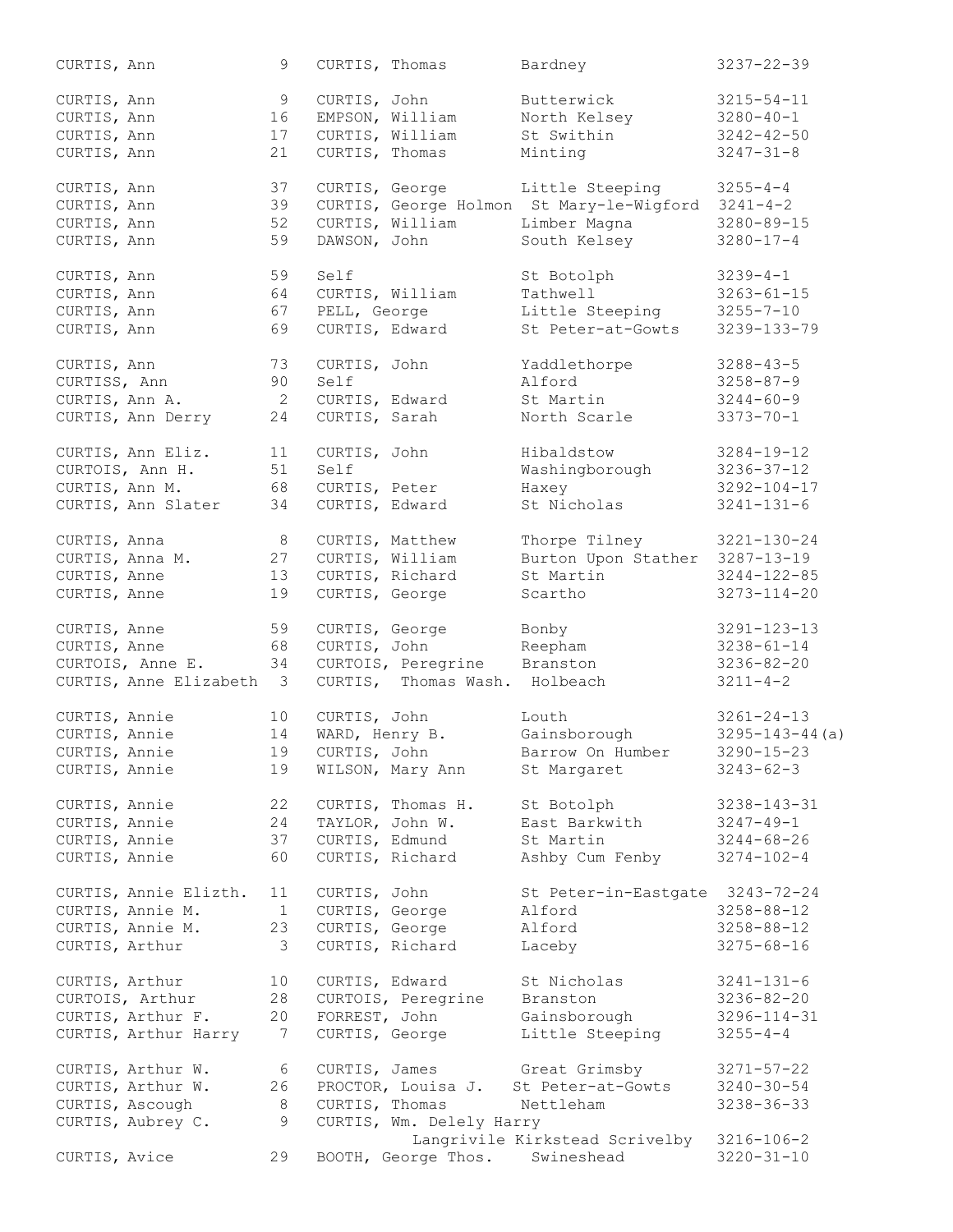### **" B "**

| <b>NAME</b>       | AGE             | ENUMERATED WITH | CENSUS PLACE                        | <b>REFERENCE</b>  |
|-------------------|-----------------|-----------------|-------------------------------------|-------------------|
|                   |                 |                 |                                     |                   |
| CURTIS, Barbara   | 71              | Self            | Barton St Peter                     | $3290 - 94 - 11$  |
| CURTIS, Benjamin  | $\overline{2}$  | CURTIS, John    | Hibaldstow                          | $3284 - 19 - 12$  |
| CURTIS, Benjamin  | 41              | Self            | North Cockerington                  | $3265 - 11 - 1$   |
| CURTIS, Benjamin  | 43              | Self            | Great Grimsby                       | $3270 - 94 - 27$  |
| CURTIS, Benjamin  | 46              | Self            | Ingoldsby                           | $3227 - 75 - 14$  |
| CURTISS, Benjamin | 70              | Self            | North Coates                        | $3266 - 68 - 2$   |
| CURTIS, Benjamin  | 72              | Self            | St Benedict                         | $3241 - 48 - 26$  |
| COURTIS, Bertha   | 8               |                 | COURTIS, John Sanders Great Grimsby | $3271 - 96 - 6$   |
| CURTIS, Betsy     | 8               | CURTIS, Robert  | Haxey                               | $3292 - 81 - 14$  |
| CURTIS, Betsy     | 12 <sup>°</sup> | CURTIS, Thomas  | Woodhall                            | $3249 - 95 - 7$   |
| CURTIS, Betsy     | 23              | CURTIS, Thomas  | Greatford                           | $3194 - 105 - 10$ |
| CURTIS, Betsy     | 50              | CURTIS, William | St Swithin                          | $3242 - 42 - 50$  |
| CURTIS, Betsy     | 57              | CURTIS, William | Reepham                             | $3238 - 60 - 12$  |
| CURTIS, Betsy     | 59              | CURTIS, Thomas  | Potter Hanworth                     | $3237 - 49 - 20$  |
| CURTIS, Betsy A.  | 4               | CURTIS, James   | Leake                               | $3214 - 53 - 10$  |
| CURTIS, Betsy Ann | $7\phantom{0}$  | CURTIS, Moses   | Metheringham                        | $3237 - 121 - 16$ |
| CURTISS, Betsy S. | 14              | DOBSON, Joseph  | North Somercotes                    | $3265 - 106 - 18$ |

#### [Top](http://www.curtis-curtiss.com/pub/archives/extractions/england/lincoln/1881_census/lin_curtis_idx.html#top)

## **" C "**

| <b>NAME</b>        | AGE | ENUMERATED WITH    | CENSUS PLACE       | <b>REFERENCE</b>      |
|--------------------|-----|--------------------|--------------------|-----------------------|
|                    |     |                    |                    |                       |
| CURTIS, Caroline   | 50  | CURTIS, John       | Spalding           | $3203 - 125 - 22$     |
| CURTISS, Catherine | 42  | CURTISS, John      | Gainsborough       | $3295 - 76 - 18$      |
| CURTIS, Cecil      | 7   | CURTIS, Benjamin   | North Cockerington | $3265 - 11 - 1$       |
| CURTIS, Charles    | 8   | CURTIS, Edmund     | St Martin          | $3244 - 68 - 26$      |
| CURTIS, Charles    | 9   | CURTIS, William    | Spilsby            | $3256 - 36 - 28$      |
| CURTOIS, Charles   | 11  | CURTOIS, Frederick | Brothertoft        | $3220 - 95 - 3$       |
| CURTIS, Charles    | 12  | ANDREW, John       | Gainsborough       | $3295 - 143 - 44$ (b) |
| CURTIS, Charles    | 18  | CURTIS, Charles    | St Peter-at-Gowts  | $3240 - 9 - 11$       |
| CURTISS, Charles   | 18  | POLLARD, William   | Rippingdale        | 3196-128-16           |
| CURTIS, Charles    | 23  | Self               | Great Grimsby      | 3271-110-34           |
| CURTIS, Charles    | 30  | BATES, David       | Grantham           | $3231 - 124 - 19$     |
| CURTIS, Charles    | 38  | Self               | St Peter-at-Gowts  | $3239 - 72 - 48$      |
|                    |     |                    |                    |                       |
| CURTIS, Charles    | 42  | Self               | Bardney            | $3237 - 7 - 9$        |
| CURTIS, Charles    | 49  | Self               | St Peter-at-Gowts  | $3240 - 9 - 11$       |
| CURTIS, Charles F. | 33  | CURTIS, John       | St Swithin         | $3242 - 64 - 28$      |
|                    |     |                    |                    |                       |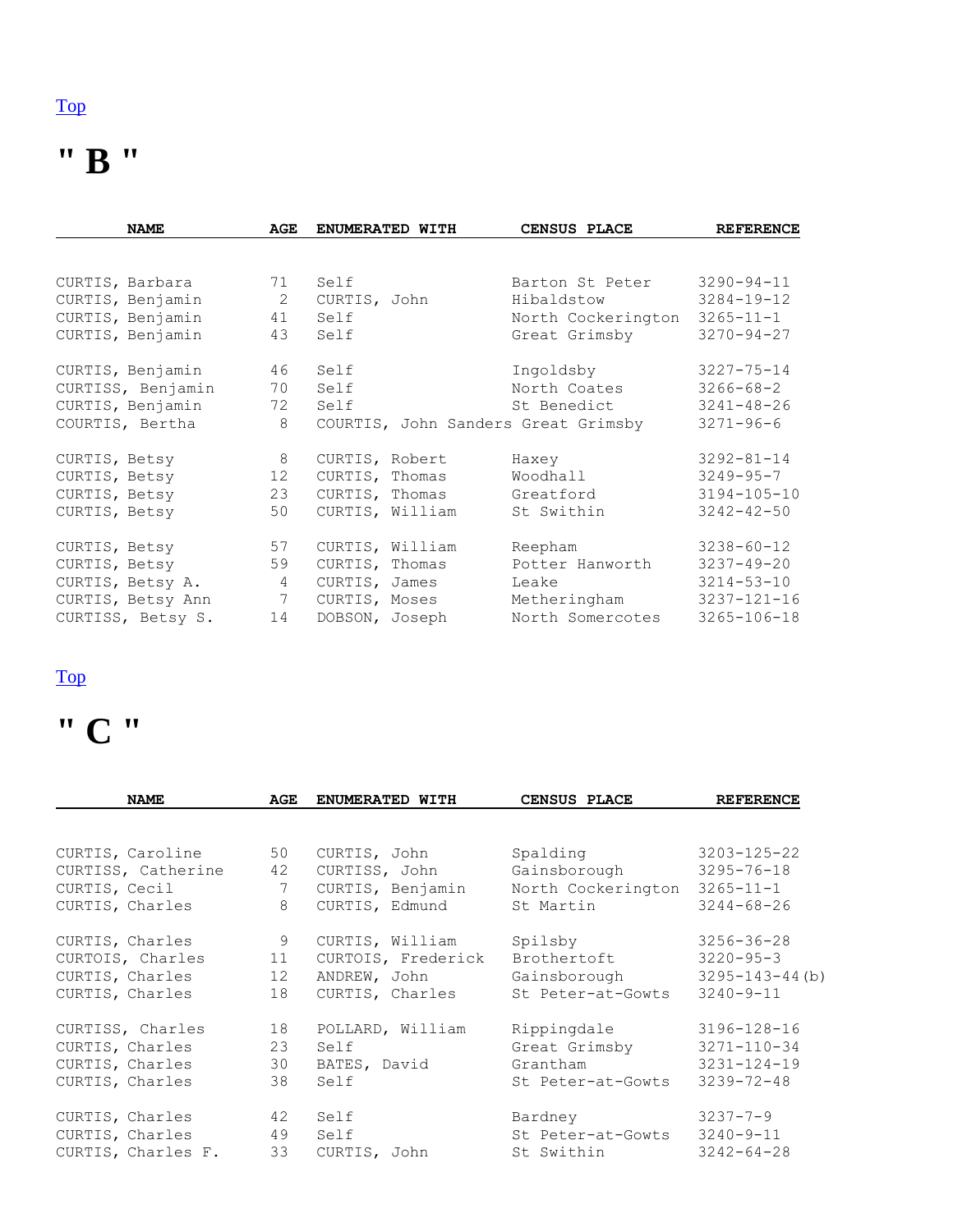|                         |    |                          | CURTIS, Charles Henry 9 CURTIS, Thomas Wash. Holbeach           | $3211 - 4 - 2$    |
|-------------------------|----|--------------------------|-----------------------------------------------------------------|-------------------|
| CURTIS, Charles J.      | 9  | CURTIS, Charles          | Bardney                                                         | $3237 - 7 - 9$    |
| CURTIS, Charles S.      | 29 | GOODLEY, William         | Spittlegate                                                     | $3233 - 87 - 31$  |
| CURTIS, Charlott 10     |    | CURTIS, Thomas           | Nettleham                                                       | $3238 - 36 - 33$  |
| CURTIS, Charlotte 2     |    | CURTIS, John             | South Kelsey                                                    | $3280 - 10 - 13$  |
| CURTIS, Charlotte 57    |    | TAYLOR, John W.          | East Barkwith 3247-49-1                                         |                   |
| CURTIS, Charlte.A.F. 24 |    |                          | CURTIS, William South Kelsey 3280-16-1                          |                   |
| CURTIS, Chas. 17        |    | PINDER, John             | Martin In Sleaford 3221-74-3                                    |                   |
| CURTOIS, Chauncey 40    |    | CURTOIS, Peregrine       | Branston                                                        | $3236 - 82 - 20$  |
| CURTIS, Christopher 15  |    |                          | CURTIS, John Timberland                                         | $3221 - 124 - 12$ |
| CURTIS, Clara 3         |    |                          | CURTIS, Richard A. Spittlegate                                  | 3232-117-22       |
| CURTIS, Clara 22        |    |                          | GRESHAM, Robert St Swithin 3243-40-17                           |                   |
| CURTIS, Clara Cale      | 5  |                          | CURTIS, Thomas Wash. Holbeach                                   | $3211 - 4 - 2$    |
| CURTIS, Claudia M. 1    |    |                          | CURTIS, William Somerby In Grantham 3228-76-33                  |                   |
| CURTIS, Colin M.        | 1  | CURTIS, Wm. Delely Harry |                                                                 |                   |
|                         |    |                          | Langrivile Kirkstead Scrivelby 3216-106-2                       |                   |
|                         |    |                          | CURTIS, Cornelius 40 GREENSMITH, Jane Great Grimsby 3268-126-18 |                   |
| CURTIS, Cristopher 6    |    |                          | CURTIS, Richard Barton St Mary 3291-53-19                       |                   |

### **" D "**

| <b>NAME</b>               | AGE | ENUMERATED WITH                                         | CENSUS PLACE    | <b>REFERENCE</b>  |
|---------------------------|-----|---------------------------------------------------------|-----------------|-------------------|
|                           |     |                                                         |                 |                   |
| CURTOIS, Daniel H.C.W. 22 |     | CURTOIS, Ann H.                                         | Washingborough  | $3236 - 37 - 12$  |
| CURTIS, David             | 24  | BLADES, John                                            | Tattershall     | $3252 - 6 - 5$    |
| CURTIS, David             | 36  | Self                                                    | Bucknall        | $3247 - 68 - 5$   |
| CURTIS, David             | 67  | Lincoln Union Workhouse St Peter-in-Eastgate 3244-127-2 |                 |                   |
| CURTOIS, David M.         | 8   | CURTOIS, Frederick                                      | Brothertoft     | $3220 - 95 - 3$   |
| CURTIS, Dona              | 5   | CURTIS, William                                         | Barton St Peter | $3290 - 111 - 14$ |

#### [Top](http://www.curtis-curtiss.com/pub/archives/extractions/england/lincoln/1881_census/lin_curtis_idx.html#top)

## **" E "**

|                | <b>NAME</b>      | AGE | ENUMERATED WITH  | CENSUS PLACE      | <b>REFERENCE</b> |
|----------------|------------------|-----|------------------|-------------------|------------------|
|                |                  |     |                  |                   |                  |
| CURTIS, Edith  |                  | 1   | GOODLEY, William | Spittlegate       | $3233 - 87 - 31$ |
|                | CURTIS, Edith M. | 11  | TAYLOR, John W.  | East Barkwith     | $3247 - 49 - 1$  |
| CURTIS, Edmund |                  | 24  | Self             | St Martin         | $3244 - 60 - 9$  |
| CURTIS, Edmund |                  | 41  | Self             | St Peter-at-Gowts | $3239 - 69 - 42$ |
| CURTIS, Edmund |                  | 47  | Self             | St Martin         | $3244 - 68 - 26$ |
| CURTIS, Edward |                  | 2m  | CURTIS, John     | Hibaldstow        | $3284 - 19 - 12$ |
| CURTIS, Edward |                  | 35  | Self             | St Nicholas       | $3241 - 131 - 6$ |
| CURTIS, Edward |                  | 54  | Self             | St Swithin        | $3243 - 47 - 31$ |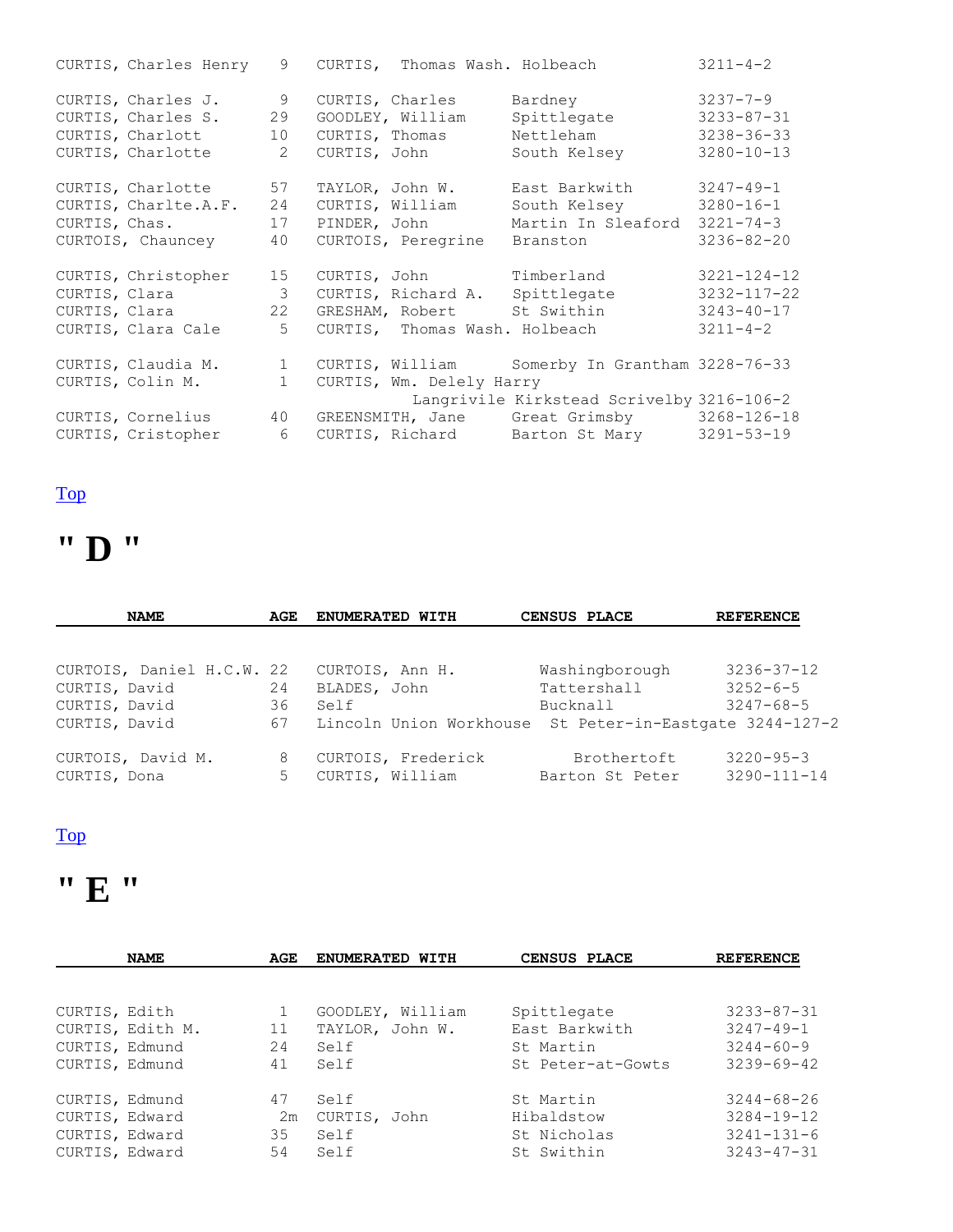| CURTIS, Edward |                         | 72           | Self               | St Peter-at-Gowts                   | 3239-133-79          |
|----------------|-------------------------|--------------|--------------------|-------------------------------------|----------------------|
| CURTIS, Edwd.  |                         | 22           | Self               | St Peter-at-Gowts                   | $3239 - 104 - 22$    |
| CURTIS, Edwin  |                         | 11m          | CURTIS, George     | Bonby                               | $3291 - 118 - 3$     |
|                | CURTIS, Eleanor         | 5            | CURTIS, William    | Burton Upon Stather                 | $3287 - 13 - 19$     |
|                |                         |              |                    |                                     |                      |
| CURTIS, Eliza  |                         | 14           | SINDERSON, Maria   | Saxby In Glanford Brigg 3291-112-11 |                      |
| CURTIS, Eliza  |                         | 37           | CURTIS, Thomas     | Roxholme                            | $3222 - 91 - 25$     |
| CURTIS, Eliza  |                         | 42           | CURTIS, John       | Louth                               | $3261 - 24 - 13$     |
| CURTIS, Eliza  |                         | 48           | CURTIS, John       | Timberland                          | $3221 - 124 - 12$    |
|                |                         |              |                    |                                     |                      |
| CURTIS, Eliza  |                         | 60           | Self               | Louth                               | $3262 - 129 - 24$    |
| CURTIS, Eliza  |                         | 67           | CURTIS, Thomas     | Woodhall                            | $3249 - 95 - 7$      |
|                | CURTIS, Eliza A.        | 14           | LAY, Eliz. Sarah   | Woodhall                            | $3249 - 95 - 8$      |
|                | CURTIS, Elizabeth       | 3            | CURTIS, William    | Spilsby                             | $3256 - 36 - 28$     |
|                |                         |              |                    |                                     |                      |
|                | CURTIS, Elizabeth       | 8            | CURTIS, Edward     | St Nicholas                         | $3241 - 131 - 6$     |
|                |                         | 12           |                    | Barton St Peter                     |                      |
|                | CURTIS, Elizabeth       |              | CURTIS, William    |                                     | $3290 - 111 - 14$    |
|                | CURTIS, Elizabeth       | 15           | CHATTERTON, James  | Horncastle                          | $3248 - 59 - 5$      |
|                | CURTIS, Elizabeth       | 16           | THOMPSON, Ann      | Broughton                           | $3285 - 13 - 19$     |
|                |                         |              |                    |                                     |                      |
|                | CURTIS, Elizabeth       | 18           | KITCHEN, William   | St Benedict                         | $3241 - 39 - 7$      |
|                | CURTIS, Elizabeth       | 23           | CURTIS, Richard    | St Martin                           | $3244 - 122 - 85$    |
|                | CURTIS, Elizabeth       | 38           | CURTIS, William    | Great Grimsby                       | $3269 - 66 - 28$     |
|                | CURTIS, Elizabeth       | 41           | CURTIS, George     | Haxey                               | $3292 - 79 - 10(a)$  |
|                |                         |              |                    |                                     |                      |
|                | CURTIS, Elizabeth       | 46           | CURTIS, Thomas     | Nettleham                           | $3238 - 36 - 33$     |
|                | CURTIS, Elizabeth       | 56           | CURTIS, Thomas     | Appleby                             | $3286 - 86 - 8$      |
|                | CURTIS, Elizabeth       | 65           | COUPLAND, David    | Grasby                              | $3279 - 130 - 10$    |
|                | CURTISS, Elizabeth      | 69           | Self               | Hogsthorpe                          | $3257 - 65 - 1$      |
|                |                         |              |                    |                                     |                      |
|                | CURTIS, Elizabeth       | 71           | CURTIS, Moses      | Metheringham                        | $3237 - 121 - 16$    |
|                | CURTIS, Elizabeth       | 73           | CURTIS, William    | North Hyckeham                      | $3235 - 93 - 5$      |
|                | CURTIS, Elizabeth       | 83           | Self               | North Thoresby                      | $3266 - 131 - 3$     |
|                | CURTIS, Elizabeth A.    | 8            | CURTIS, William    | Burton Upon Stather                 | $3287 - 13 - 19$     |
|                |                         |              |                    |                                     |                      |
|                | CURTIS, Elizabeth D.    | 24           | CURTIS, Thomas H.  | New Sleaford                        | $3223 - 11 - 14$ (a) |
|                | CURTOIS, Elizabeth L.   | 10           | CURTOIS, Frederick | Brothertoft                         | $3220 - 95 - 3$      |
|                | CURTOIS, Elizabeth M.A. |              | 20                 | ROCKLEY, William Stixwould          | $3249 - 88 - 10$     |
|                | CURTIS, Elizabeth S.    | $\mathbf{1}$ | CURTIS, John W.    | Bardney                             | $3237 - 35 - 13$     |
|                |                         |              |                    |                                     |                      |
| CURTIS, Ellen  |                         | 16           | BLAKEY, William    | Welbourn                            | $3224 - 61 - 17$     |
| CURTIS, Emily  |                         | 9            | CURTIS, William    | Burton Upon Stather                 | $3287 - 13 - 19$     |
| CURTIS, Emily  |                         | 13           | CURTIS, John R.    | Beesby                              | $3260 - 94 - 15$     |
| CURTIS, Emily  |                         | 13           | SMITH, George      | Haxey                               | $3292 - 113 - 6$     |
|                |                         |              |                    |                                     |                      |
| CURTIS, Emily  |                         | 18           | SMITH, Samuel      | St Swithin                          | $3242 - 36 - 37$     |
| CURTIS, Emily  |                         | 20           | CURTIS, Thomas     | Worlaby                             | $3285 - 48 - 21$     |
| CURTIS, Emily  |                         | 21           | CURTIS, Thomas     | Appleby                             | $3286 - 86 - 8$      |
| CURTIS, Emily  |                         | 24           | SUTTON, Sarah      | Normanton                           | $3234 - 123 - 6$     |
|                |                         |              |                    |                                     |                      |
|                | CURTOIS, Emily A.       | 26           | CURTOIS, Peregrine | Branston                            | $3236 - 82 - 20$     |
|                | CURTIS, Emily S.C.      | 28           | CURTIS, Thomas     | Louth                               | $3262 - 28 - 21$     |
| CURTIS, Emma   |                         | 3            | CURTIS, Thomas     | Bardney                             | $3237 - 22 - 39$     |
| CURTIS, Emma   |                         | 5            | CURTIS, John       | Louth                               | $3261 - 24 - 13$     |
|                |                         |              |                    |                                     |                      |
| CURTIS, Emma   |                         | 12           | NORTH, Sarah       | Spittlegate                         | $3232 - 125 - 38$    |
| CURTIS, Emma   |                         | 16           | CURTIS, Marth A.   | Holbeach                            | $3210 - 122 - 25$    |
| CURTIS, Emma   |                         | 18           | ALLEN, Robert      | New Sealford                        | $3223 - 33 - 2$      |
|                |                         | 20           |                    |                                     |                      |
| CURTIS, Emma   |                         |              | CURTIS, Mary       | Spalding                            | $3203 - 120 - 12$    |
|                |                         |              |                    |                                     |                      |
| CURTIS, Emma   |                         | 25           | CURTIS, William    | Scremby                             | $3256 - 46 - 11$     |
| CURTIS, Emma   |                         | 25           | CURTIS, Richard A. | Spittlegate                         | $3232 - 117 - 22$    |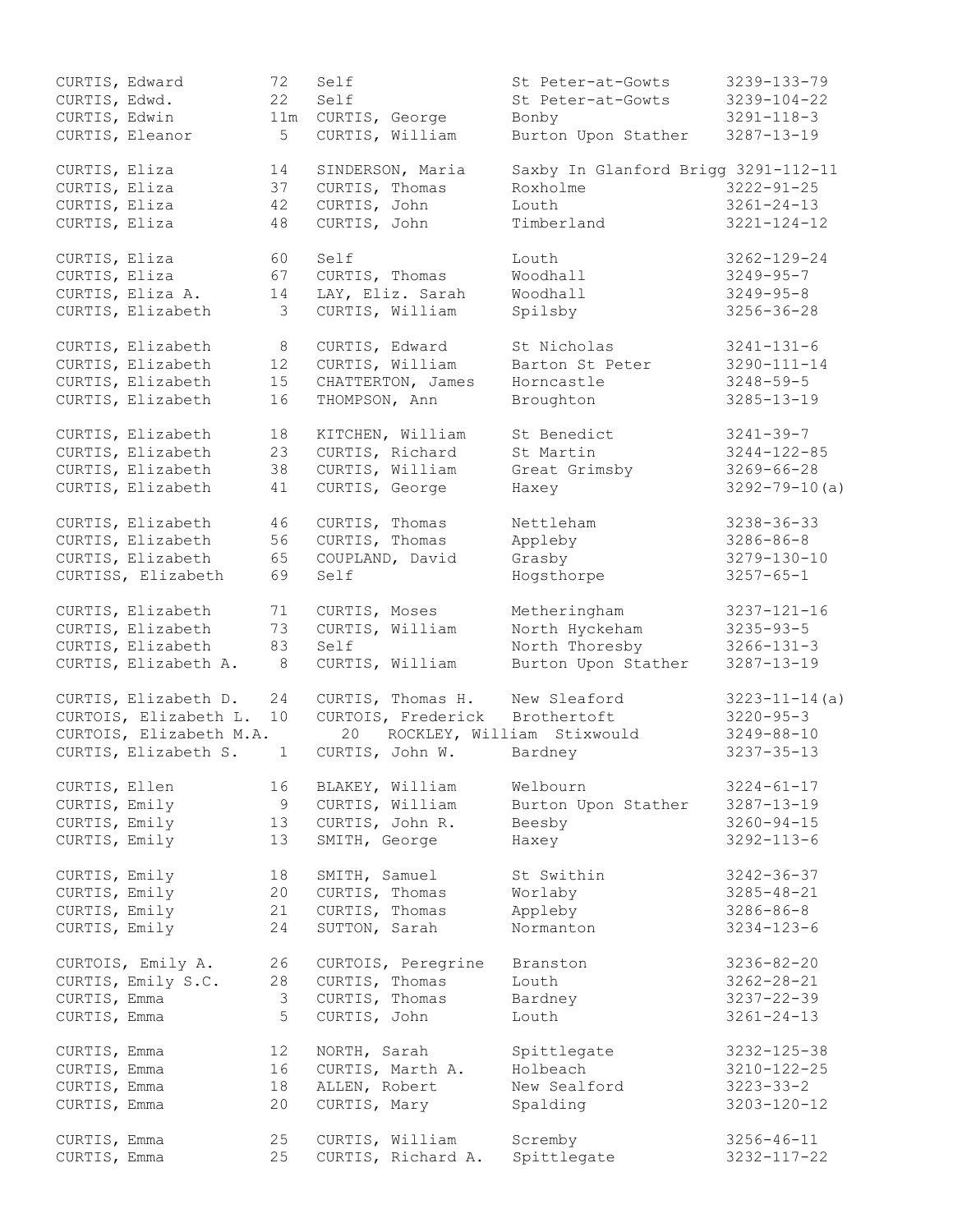| CURTIS, Emma          | 25              |                 | BLADES, John       | Tattershall       | $3252 - 6 - 5$    |
|-----------------------|-----------------|-----------------|--------------------|-------------------|-------------------|
| CURTIS, Emma A.       | 20              |                 | CURTIS, William J. | St Peter-at-Gowts | $3239 - 66 - 36$  |
| CURTIS, Emma A.       | 36              | CURTIS, Edward  |                    | St Peter-at-Gowts | $3239 - 133 - 79$ |
| CURTIS, Emma E.       | 28              | Self            |                    | Metheringham      | $3237 - 110 - 41$ |
| CURTIS, Emma F.       | 22              | CURTIS, William |                    | St Swithin        | $3242 - 86 - 72$  |
| CURTIS, Emma S.       | 41              |                 | CURTIS, William J. | St Peter-at-Gowts | $3239 - 66 - 36$  |
| CURTIS, Emmeline      | 18              | CURTIS, Henry   |                    | St Swithin        | $3242 - 62 - 23$  |
| CURTIS, Ephraim       | 20              | ALDWICH, Edward |                    | Great Grimsby     | $3276 - 108 - $   |
| CURTIS, Ernest        | $\overline{4}$  | CURTIS, Henry   |                    | St Swithin        | $3242 - 62 - 23$  |
| CURTIS, Ernest C.     | $4\overline{ }$ | CURTIS, James   |                    | Great Grimsby     | $3271 - 57 - 22$  |
| CURTIS, Ernest George | 10              | CURTIS, George  |                    | Little Steeping   | $3255 - 4 - 4$    |
| CURTIS, Ernest P. 1   |                 | CURTIS, John R. |                    | Beesby            | $3260 - 94 - 15$  |
| CURTIS, Ethel         | $\mathcal{E}$   | CURTIS, Emma E. |                    | Metheringham      | $3237 - 110 - 41$ |
| CURTISS, Eve          | 23              | CURTISS, John   |                    | Skegness          | $3257 - 133 - 9$  |



| <b>NAME</b>          | AGE             | ENUMERATED WITH                  | CENSUS PLACE                   | <b>REFERENCE</b>  |
|----------------------|-----------------|----------------------------------|--------------------------------|-------------------|
|                      |                 |                                  |                                |                   |
| CURTIS, Fannie       | 5               | CURTIS, Matthew                  | Thorpe Tilney                  | $3221 - 130 - 24$ |
| CURTIS, Fannie Jane  | 27              | CURTIS, James                    | Holbeach                       | $3211 - 26 - 8$   |
| CURTIS, Fanny        | $\overline{4}$  | CURTIS, Edmund                   | St Martin                      | $3244 - 68 - 26$  |
| CURTIS, Fanny        | 16              | HALLAM, John                     | Timberland                     | $3221 - 122 - 8$  |
| CURTIS, Fanny        | 35              | CURTIS, Thomas                   | Bardney                        | $3237 - 22 - 39$  |
| CURTIS, Fanny        | 42              | Self                             | Tumby                          | $3252 - 43 - 1$   |
| CURTISS, Fanny       | 66              | CURTISS, Benjamin                | North Coates                   | $3266 - 68 - 2$   |
| CURTOIS, Florence J. | 23              | CURTOIS, Ann H.                  | Washingborough                 | $3236 - 37 - 12$  |
| CURTISS, Frances     | 40              | CURTISS, John                    | Denton                         | $3230 - 90 - 15$  |
| CURTIS, Frances      | 67              | Self                             | St Botolph                     | $3239 - 37 - 68$  |
| CURTIS, Frances J.   | 18              | CURTIS, Edwd.                    | St Peter-at-Gowts 3239-104-22  |                   |
| CURTIS, Frank        | 7               | CURTIS, Mary                     | Horncastle                     | $3248 - 57 - 2$   |
| CURTIS, Frank        | 20              | BASKETTER, Chas. Francis         | Stamford St George 3191-101-17 |                   |
| CURTIS, Fred         | 3               | CURTIS, Edward                   | St Nicholas                    | $3241 - 131 - 6$  |
| CURTIS, Fred         | 8               | CURTIS, Richard                  | Laceby                         | $3275 - 68 - 16$  |
| CURTIS, Fred         | 19              | BURTON, Georgiana Spencer Goltho |                                | $3245 - 73 - 6$   |
| CURTIS, Fred         | 24              | MALTBY, William                  | Firsby                         | $3254 - 160 - 6$  |
| CURTIS, Fred D.      | 12              | CURTIS, Thomas                   | Potter Hanworth                | $3237 - 49 - 20$  |
| CURTIS, Frederick    | 16              | CURTIS, Edmund                   | St Martin                      | $3244 - 68 - 26$  |
| CURTOIS, Frederick   | 45              | Self                             | Brothertoft                    | $3220 - 95 - 3$   |
| CURTIS, Frederick W. | $\mathbf{2}$    | CURTIS, Thomas                   | Louth                          | $3261 - 107 - 11$ |
| CURTIS, Fredrick     | $7\phantom{.0}$ | CURTIS, John                     | Timberland                     | $3221 - 124 - 12$ |
| CURTISS, Fullard     | 10              | CURTISS, Martin                  | Doddington                     | $3236 - 5 - 4$    |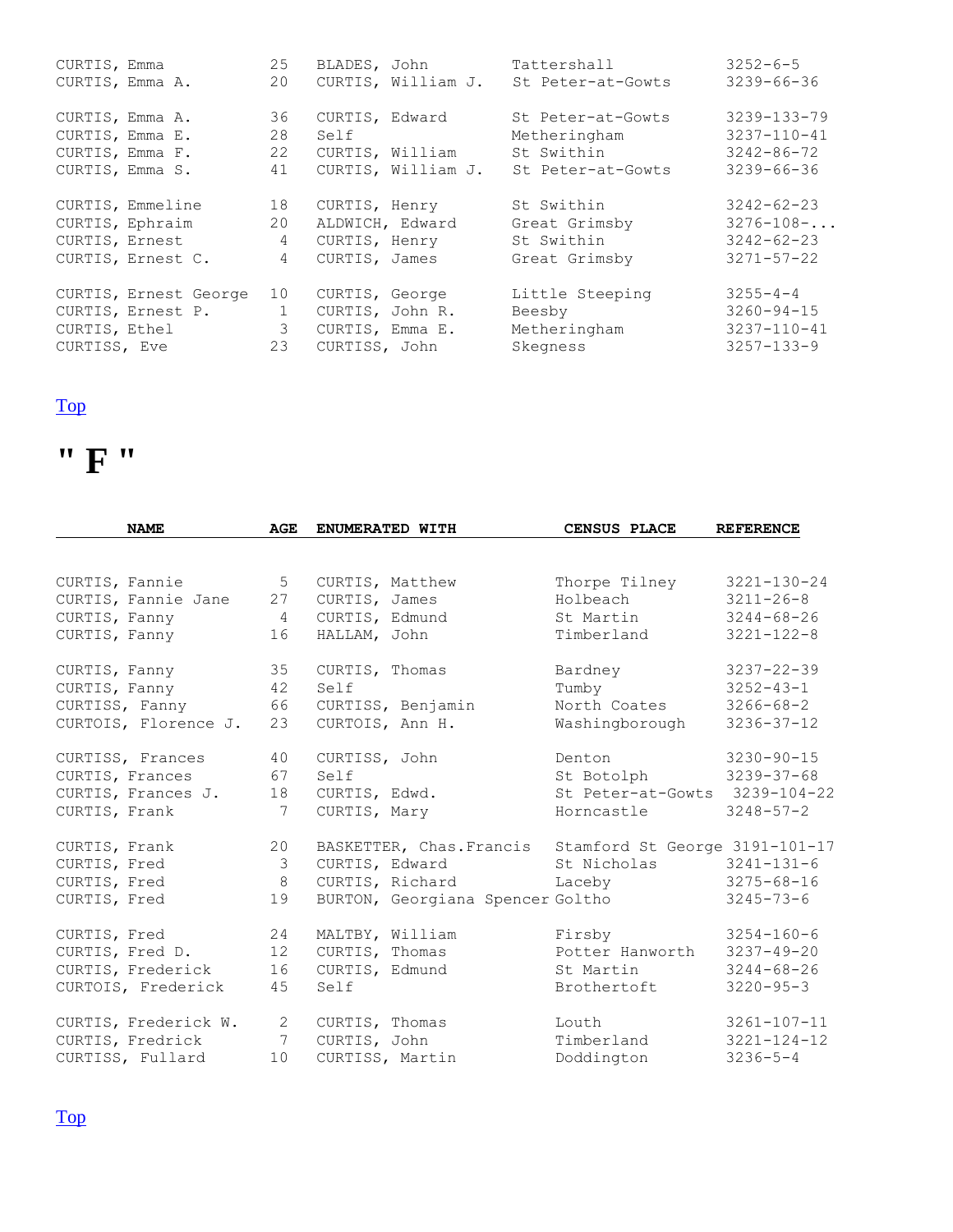|                | <b>NAME</b>                | AGE            | ENUMERATED WITH          | <b>CENSUS PLACE</b>                       | <b>REFERENCE</b>        |
|----------------|----------------------------|----------------|--------------------------|-------------------------------------------|-------------------------|
|                |                            |                |                          |                                           |                         |
| CURTIS, Geo.   |                            | 18             | CURTIS, Jas. C.          | Gainsborough                              | $3296 - 114 - 32$       |
|                | CURTIS, Geo. F.            | 10m            | CURTIS, Edwd.            | St Peter-at-Gowts                         | $3239 - 104 - 22$       |
| CURTIS, George |                            | 5              | CURTIS, John             | Butterwick                                | $3215 - 54 - 11$        |
| CURTIS, George |                            | 5              | CURTIS, William          | Spilsby                                   | $3256 - 36 - 28$        |
| CURTIS, George |                            | 9              | CURTIS, John             | Withern                                   | $3260 - 66 - 6$         |
| CURTIS, George |                            | 10             | CURTIS, Mary             | Horncastle                                | $3248 - 57 - 2$         |
| CURTIS, George |                            | 11             | CURTIS, Thomas           | Bardney                                   | $3237 - 22 - 39$        |
| CURTIS, George |                            | 13             | CURTIS, George           | Bonby                                     | $3291 - 118 - 3$        |
| CURTIS, George |                            | 13             | CURTIS, John             | Timberland                                | $3221 - 124 - 12$       |
| CURTIS, George |                            | 17             | DAVY, Edmund             | Worlaby                                   | $3285 - 38 - 1$         |
| CURTIS, George |                            | 20             | ANDREW, John             | Gainsborough                              | $3295 - 143 - 44$ (b)   |
| CURTIS, George |                            | 20             | BEARD, William           | Woodhall                                  | $3249 - 94 - 5(a)$      |
| CURTIS, George |                            | 22             | CURTIS, William          | St Swithin                                | $3242 - 42 - 50$        |
|                | CURTISS, George            | 22             | POLLARD, William         | Rippingdale                               | $3196 - 128 - 16$       |
| CURTIS, George |                            | 25             | NEAVE, Benjamin          | Cold Hanworth                             | $3246 - 31 - 13$        |
| CURTIS, George |                            | 25             | Self                     | Searby Cum Owmby                          | $3280 - 95 - 2$         |
| CURTIS, George |                            | 27             | Self                     | Alford                                    | $3258 - 88 - 12$        |
| CURTIS, George |                            | 34             | Self                     | Little Steeping                           | $3255 - 4 - 4$          |
| CURTIS, George |                            | 39             | Self                     | Bonby                                     | $3291 - 118 - 3$        |
| CURTIS, George |                            | 39             | Self                     | St. Michael                               | $3243 - 144 - 25$       |
| CURTIS, George |                            | 40             | Self                     | Haxey                                     | $3292 - 79 - 10(a)$     |
| CURTIS, George |                            | 45             | Self                     | Scartho                                   | $3273 - 114 - 20$       |
| CURTIS, George |                            | 59             | Self                     | Bonby                                     | $3291 - 123 - 13$       |
|                | CURTIS, George Ed.         | 28             | CURTIS, William          | Gautby                                    | $3247 - 119 - 1$        |
|                | CURTIS, George F.          | 4              | CURTIS, Charles          | St Peter-at-Gowts                         | $3239 - 72 - 48$        |
|                | CURTIS, George Holmon      | 38             | Self                     | St Mary-le-Wigford                        | $3241 - 4 - 2$          |
|                | CURTIS, George Patchitt 69 |                | Self                     | Norton Disney                             | $3374 - 55 - 1$         |
|                | CURTIS, Gerard Fels Wm. 17 |                | CURTIS, Wm. Delely Harry |                                           |                         |
|                |                            |                |                          | Langrivile Kirkstead Scrivelby 3216-106-2 |                         |
|                | CURTIS, Gertrude           | 6m             | CURTIS, William          | Barton St Peter                           | $3290 - 111 - 14$       |
|                | CURTIS, Gertrude           | $\overline{2}$ | CURTIS, Richard A.       |                                           | Spittlegate 3232-117-22 |

### **" H "**

| <b>NAME</b>      | AGE | <b>ENUMERATED WITH</b> | CENSUS PLACE    | <b>REFERENCE</b> |
|------------------|-----|------------------------|-----------------|------------------|
|                  |     |                        |                 |                  |
| CURTIS, H.       | 57  | LAWS, James            | Holbeach        | $3207 - 57 - 10$ |
| CURTOIS, Handley | 20  | CURTOIS, Ann H.        | Washingborough  | $3236 - 37 - 12$ |
| CURTIS, Hannah   |     | GREENSMITH, Jane       | Great Grimsby   | 3268-126-18      |
| CURTIS, Hannah   | 9   | BOYINGTON, John        | Barton St Peter | $3290 - 92 - 8$  |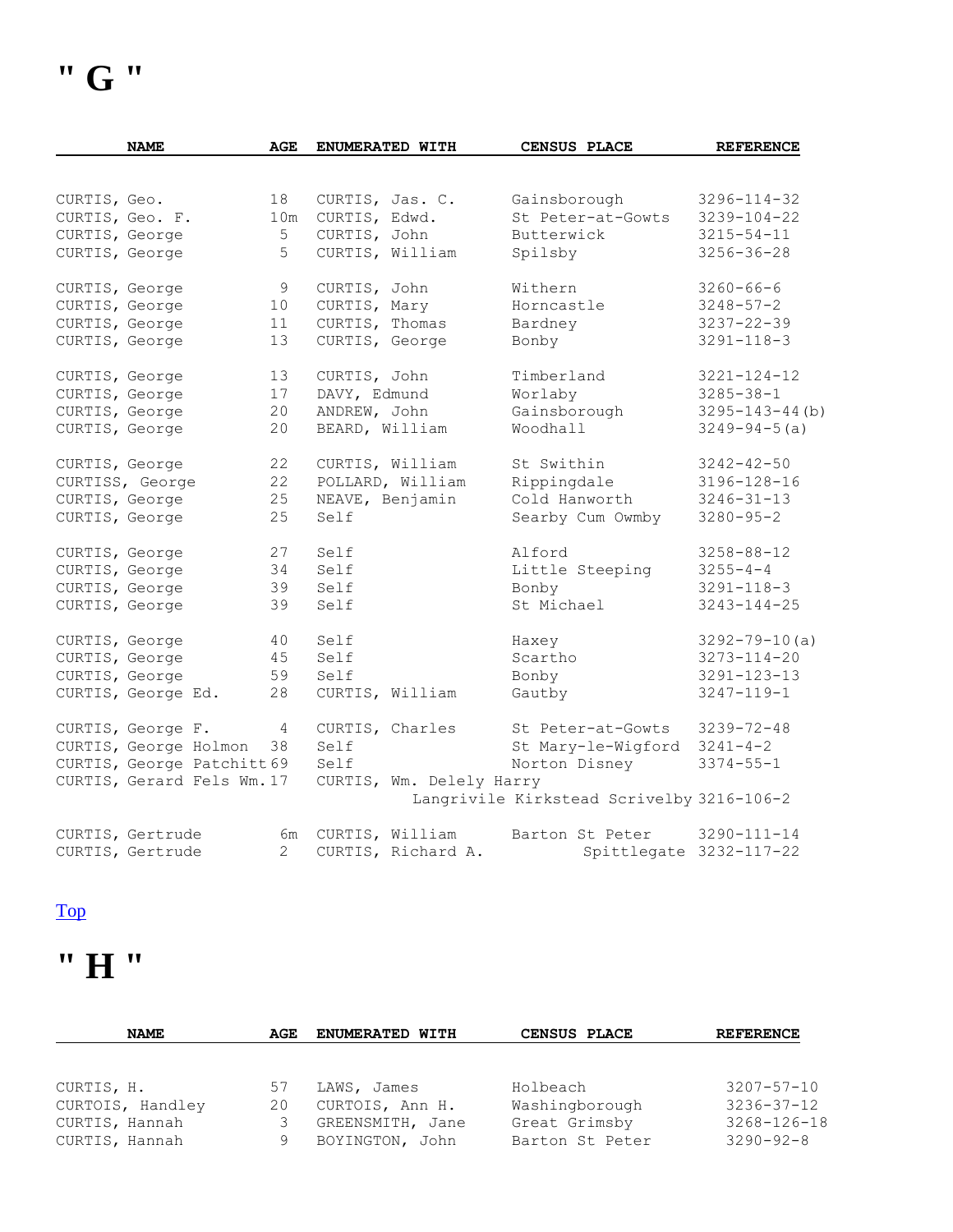|                | CURTISS, Hannah            | 13             | CURTISS, Martin |                          | Doddington                     | $3236 - 5 - 4$      |
|----------------|----------------------------|----------------|-----------------|--------------------------|--------------------------------|---------------------|
| CURTIS, Hannah |                            | 19             |                 | CURTIS, William          | Scremby                        | $3256 - 46 - 11$    |
| CURTIS, Hannah |                            | 35             | CURTIS, Samuel  |                          | Beckingham                     | $3374 - 76 - 13$    |
| CURTIS, Hannah |                            | 41             | CURTIS, Edmund  |                          | St Peter-at-Gowts              | $3239 - 69 - 42$    |
|                |                            |                |                 |                          |                                |                     |
|                | CURTIS, Hannah A.          | 3              | CURTIS, James   |                          | Great Grimsby                  | $3271 - 57 - 22$    |
|                | CURTIS, Hannalina          | 11             | CURTIS, George  |                          | Haxey                          | $3292 - 79 - 10(a)$ |
| CURTIS, Harold |                            | 8              | CURTIS, Henry   |                          | St Swithin                     | $3242 - 62 - 23$    |
|                | CURTIS, Harold Augustus 15 |                |                 | CURTIS, Benjamin         | North Cockerington             | $3265 - 11 - 1$     |
|                |                            |                |                 |                          |                                |                     |
|                | CURTIS, Harriet            | 7              |                 | CURTIS, William          | Scremby                        | $3256 - 46 - 11$    |
|                | CURTIS, Harriet            | 65             |                 | CURTIS, William          | Scremby                        | $3256 - 46 - 11$    |
|                | CURTIS, Harriet A.         | 5              | CURTIS, James   |                          | Leake                          | $3214 - 53 - 10$    |
|                | CURTIS, Harriet A.         | 33             |                 | CURTIS, Houlton          | St Peter-at-Gowts              | 3239-118-50         |
|                |                            |                |                 |                          |                                |                     |
|                | CURTIS, Harrold E.         | 15             |                 | CURTIS, Wm. Delely Harry |                                |                     |
|                |                            |                |                 |                          | Langrivile Kirkstead Scrivelby | $3216 - 106 - 2$    |
| CURTIS, Harry  |                            | 11m            |                 | CURTIS, William          | South Kelsey                   | $3280 - 16 - 1$     |
|                |                            | 7              |                 | CURTIS, William          |                                | $3256 - 36 - 28$    |
| CURTIS, Harry  |                            |                |                 |                          | Spilsby                        |                     |
| CURTIS, Harry  |                            | 9              | CURTIS, John    |                          | St Peter-in-Eastgate           | $3243 - 72 - 24$    |
|                | CURTIS, Henrietta          | 27             |                 | GOODLEY, William         | Spittlegate                    | $3233 - 87 - 31$    |
|                | CURTIS, Henrietta          | 35             | CURTIS, James   |                          | Gainsborough                   | $3296 - 77 - 2$     |
|                |                            |                |                 |                          |                                |                     |
| CURTIS, Henry  |                            | 7 <sub>m</sub> | CURTIS, George  |                          | Little Steeping                | $3255 - 4 - 4$      |
| CURTIS, Henry  |                            | 3              | CURTIS, John    |                          | Riby                           | $3280 - 74 - 6$     |
| CURTIS, Henry  |                            | 12             | CURTIS, Matthew |                          | Thorpe Tilney                  | $3221 - 130 - 24$   |
| CURTIS, Henry  |                            | 13             | CURTIS, Thomas  |                          | Nettleham                      | $3238 - 36 - 33$    |
|                |                            | 24             | RYLATT, Joseph  |                          |                                | $3237 - 120 - 13$   |
| CURTIS, Henry  |                            |                |                 |                          | Metheringham                   |                     |
| CURTIS, Henry  |                            | 52             | Self            |                          | St Swithin                     | $3242 - 62 - 23$    |
|                | CURTIS, Henry A.           | $\overline{4}$ | CURTIS, Thomas  |                          | Louth                          | $3261 - 107 - 11$   |
| CURTIS, Hepsey |                            | 39             |                 | CURTIS, William          | Spilsby                        | $3256 - 36 - 28$    |
|                | CURTIS, Herbert            | 10             |                 | CURTIS, William          | Bardney                        | $3237 - 21 - 37$    |
|                |                            |                |                 |                          |                                |                     |
|                | CURTIS, Herbert            | 17             | CURTIS, Charles |                          | St Peter-at-Gowts              | $3240 - 9 - 11$     |
|                | CURTIS, Herbert H.         | 6m             | CURTIS, John G. |                          | Morton In Gainsborough         | $3296 - 124 - 14$   |
| CURTIS, Hester |                            | 7              | CURTIS, John    |                          | South Kelsey                   | $3280 - 10 - 13$    |
|                | CURTIS, Horace H.          | 5              |                 | CURTIS, William J.       | St Peter-at-Gowts              | $3239 - 66 - 36$    |
|                |                            |                |                 |                          |                                |                     |
|                | CURTIS, Houlton            | 33             | Self            |                          | St Peter-at-Gowts              | 3239-118-50         |
|                | CURTIS, Hubert P.          | 1              |                 | CURTIS, Wm. Delely Harry |                                |                     |
|                |                            |                |                 |                          | Langrivile Kirkstead Scrivelby | $3216 - 106 - 2$    |
|                |                            | 5              | CURTIS, George  |                          |                                | $3255 - 4 - 4$      |
|                | CURTIS, Hugh George        |                |                 |                          | Little Steeping                |                     |
|                |                            |                |                 |                          |                                |                     |
|                | CURTIS, Hugh L.            | 11             |                 | CURTIS, Wm. Delely Harry | Langrivile Kirkstead Scrivelby | $3216 - 106 - 2$    |

**" J "** 

| <b>NAME</b>   | AGE | <b>ENUMERATED WITH</b> | CENSUS PLACE  | <b>REFERENCE</b>     |
|---------------|-----|------------------------|---------------|----------------------|
| CURTIS, James | 12  | WARD, Henry B.         | Gainsborough  | $3295 - 143 - 44(a)$ |
| CURTIS, James | 21  | CURTIS, Benjamin       | Great Grimsby | $3270 - 94 - 27$     |
| CURTIS, James | 23  | CURTIS, Thomas         | Woodhall      | $3249 - 95 - 7$      |
| CURTIS, James | 27  | Self                   | Holbeach      | $3211 - 26 - 8$      |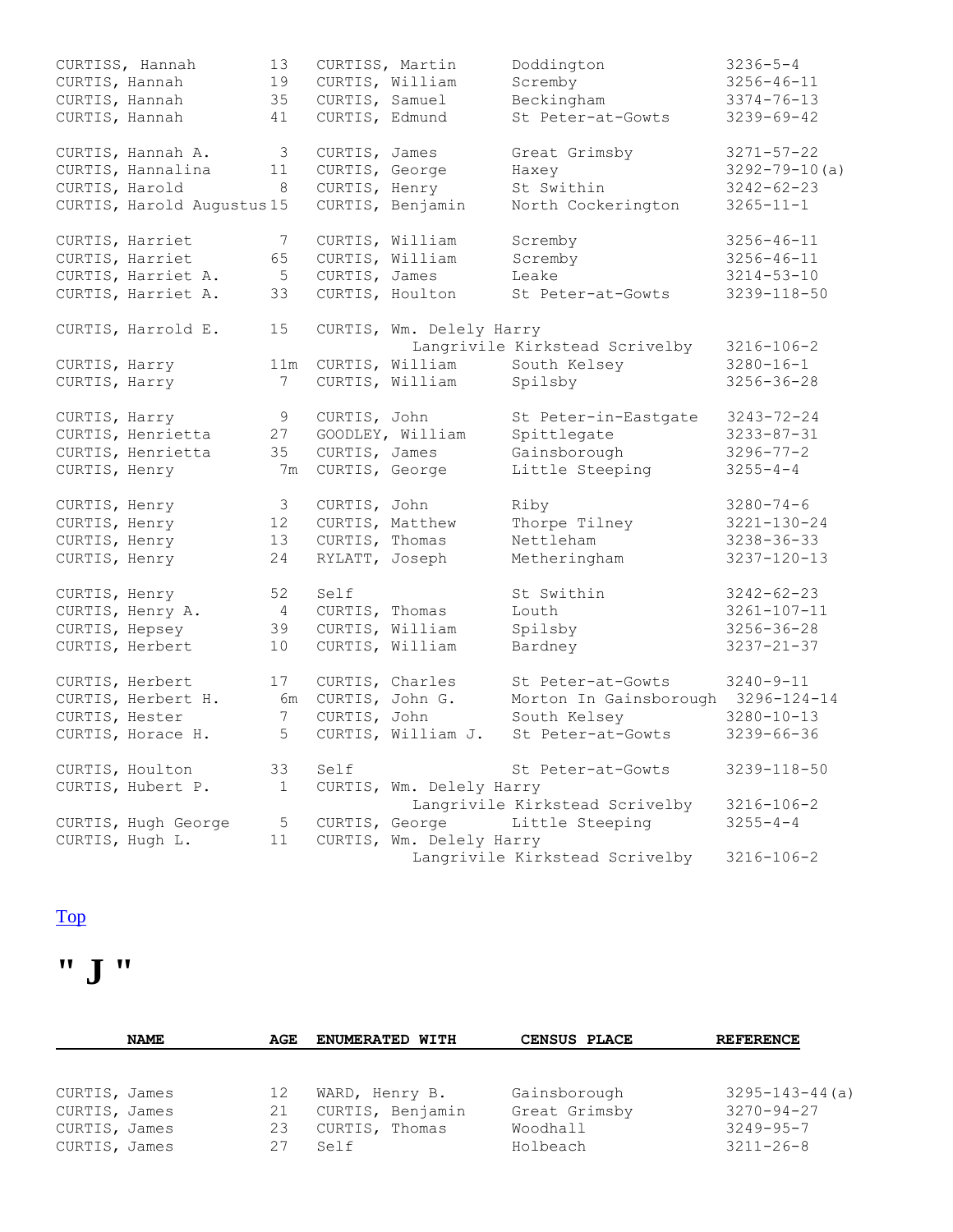| CURTIS, James   |                   | 33             | Self               | Leake                               | $3214 - 53 - 10$      |
|-----------------|-------------------|----------------|--------------------|-------------------------------------|-----------------------|
| CURTIS, James   |                   | 35             | Self               | Gainsborough                        | $3296 - 77 - 2$       |
| CURTIS, James   |                   | 42             | Self               | Great Grimsby                       | $3271 - 57 - 22$      |
| CURTIS, James   |                   | 66             | Self               | Horncastle                          | $3248 - 86 - 59$      |
|                 |                   |                |                    |                                     |                       |
|                 | CURTIS, James F.  | $\mathbf{1}$   | CURTIS, James      | Leake                               | $3214 - 53 - 10$      |
|                 | CURTIS, James F.  | 10             | CURTIS, James      | Great Grimsby                       | $3271 - 57 - 22$      |
|                 |                   |                |                    |                                     |                       |
| CURTIS, Jane    |                   | 6m             | GREENSMITH, Jane   | Great Grimsby                       | $3268 - 126 - 18$     |
| CURTIS, Jane    |                   | 17             | CURTIS, Thomas     | Scothern                            | $3246 - 82 - 3$       |
| CURTIS, Jane    |                   | 31             | CURTIS, John       | South Kelsey                        | $3280 - 10 - 13$      |
|                 |                   |                |                    | Barrow On Humber                    |                       |
| CURTIS, Jane    |                   | 33             | CURTIS, Thomas     |                                     | $3290 - 20 - 34$      |
| CURTIS, Jane    |                   | 36             | CURTIS, George     | Bonby                               | $3291 - 118 - 3$      |
| CURTIS, Jane    |                   | 44             | CURTIS, George     | Scartho                             | $3273 - 114 - 20$     |
| CURTIS, Jane    |                   | 51             | HARGRAVES, Jebez   | Barton St Mary                      | $3291 - 45 - 3$       |
|                 |                   |                |                    |                                     |                       |
| CURTIS, Jane A. |                   | 6m             | CURTIS, Thomas     | Scothern                            | $3246 - 82 - 3$       |
| CURTIS, Jane E. |                   | 11             | CURTIS, Richard    | Barton St Mary                      | $3291 - 53 - 19$      |
|                 | CURTISS, Jane E.  | 17             | MASON, Willm. M.   | Calceby                             | $3258 - 21 - 15$      |
|                 |                   |                |                    |                                     |                       |
|                 | CURTIS, Janet S.  | 17             | TAYLOR, John W.    | East Barkwith                       | $3247 - 49 - 1$       |
| CURTIS, Jas. C. |                   | 28             | Self               | Gainsborough                        | $3296 - 114 - 32$     |
|                 | CURTIS, Jessica   | 56             | CURTIS, Benjamin   | Ingoldsby                           | $3227 - 75 - 14$      |
| CURTIS, Jessie  |                   | 6              | CURTIS, Henry      | St Swithin                          | $3242 - 62 - 23$      |
|                 |                   |                |                    |                                     |                       |
|                 | CURTAS, Jn. Henry | 15             | GREENWOOD, James   | Kirmington                          | $3285 - 96 - 1$       |
| CURTIS, Joe     |                   | 10             | WARD, Henry B.     | Gainsborough                        | $3295 - 143 - 44(a)$  |
| CURTIS, John    |                   | $\mathbf 1$    | CURTIS, John       | Barrow On Humber                    | $3290 - 15 - 23$      |
| CURTIS, John    |                   | $\overline{4}$ | CURTIS, John       | South Kelsey                        | $3280 - 10 - 13$      |
|                 |                   |                |                    |                                     |                       |
| COURTIS, John   |                   | 14             |                    | COURTIS, John Sanders Great Grimsby | $3271 - 96 - 6$       |
| CURTIS, John    |                   | 14             | CURTIS, John       | Riby                                | $3280 - 74 - 6$       |
| CURTISS, John   |                   | 15             | PARISH, Thomas     | Blankney                            | $3221 - 65 - 20$      |
|                 |                   |                |                    |                                     |                       |
| CURTIS, John    |                   | 16             | CURTIS, John       | St Peter-in-Eastgate                | $3243 - 72 - 24$      |
| CURTIS, John    |                   | 17             | PARKER, William Y. | Humberstone                         | $3274 - 69 - 3$       |
| CURTIS, John    |                   | 18             | ANDREW, John       | Gainsborough                        | $3295 - 143 - 44$ (b) |
| CURTIS, John    |                   | 23             | CURTIS, John       | Timberland                          | $3221 - 124 - 12$     |
|                 |                   |                |                    |                                     |                       |
| CURTIS, John    |                   | 25             | Self               | Barrow On Humber                    | $3290 - 15 - 23$      |
| CURTISS, John   |                   | 25             | Self               | Skegness                            | $3257 - 133 - 9$      |
| CURTIS, John    |                   | 32             | Self               | South Kelsey                        | $3280 - 10 - 13$      |
|                 |                   |                |                    |                                     |                       |
| CURTIS, John    |                   | 35             | CURTIS, Thomas     | Louth                               | $3262 - 28 - 21$      |
| CURTIS, John    |                   | 35             | CURTIS, Sarah      | North Scarle                        | $3373 - 70 - 1$       |
| CURTIS, John    |                   | 37             | Self               | Alford                              | $3259 - 19 - 32$      |
| CURTIS, John    |                   | 37             |                    | Withern                             | $3260 - 66 - 6$       |
|                 |                   |                | Self               |                                     |                       |
| CURTISS, John   |                   | 38             | Self               | Denton                              | $3230 - 90 - 15$      |
| CURTIS, John    |                   | 39             | Self               | Hibaldstow                          | $3284 - 19 - 12$      |
| CURTIS, John    |                   | 39             | Self               | Louth                               | $3261 - 24 - 13$      |
|                 |                   |                |                    |                                     |                       |
| CURTIS, John    |                   | 40             | CURTIS, Thomas     | Roxholme                            | $3222 - 91 - 25$      |
| CURTIS, John    |                   | 41             | Self               | Butterwick                          | $3215 - 54 - 11$      |
| CURTIS, John    |                   | 44             | Self               | St Peter-in-Eastgate                | $3243 - 72 - 24$      |
| CURTISS, John   |                   | 48             | Self               | Gainsborough                        | $3295 - 76 - 18$      |
|                 |                   |                |                    |                                     |                       |
| CURTIS, John    |                   | 50             | Self               | Riby                                | $3280 - 74 - 6$       |
| CURTOIS, John   |                   | 50             | Self               | Horsington                          | $3249 - 73 - 2$       |
| CURTIS, John    |                   | 54             | Self               | Timberland                          | $3221 - 124 - 12$     |
|                 |                   |                |                    |                                     |                       |
| CURTIS, John    |                   | 57             | Self               | Spalding                            | $3203 - 125 - 22$     |
| CURTIS, John    |                   | 58             | Self               | St Swithin                          | $3242 - 64 - 28$      |
| CURTIS, John    |                   | 61             | Self               | Reepham                             | $3238 - 61 - 14$      |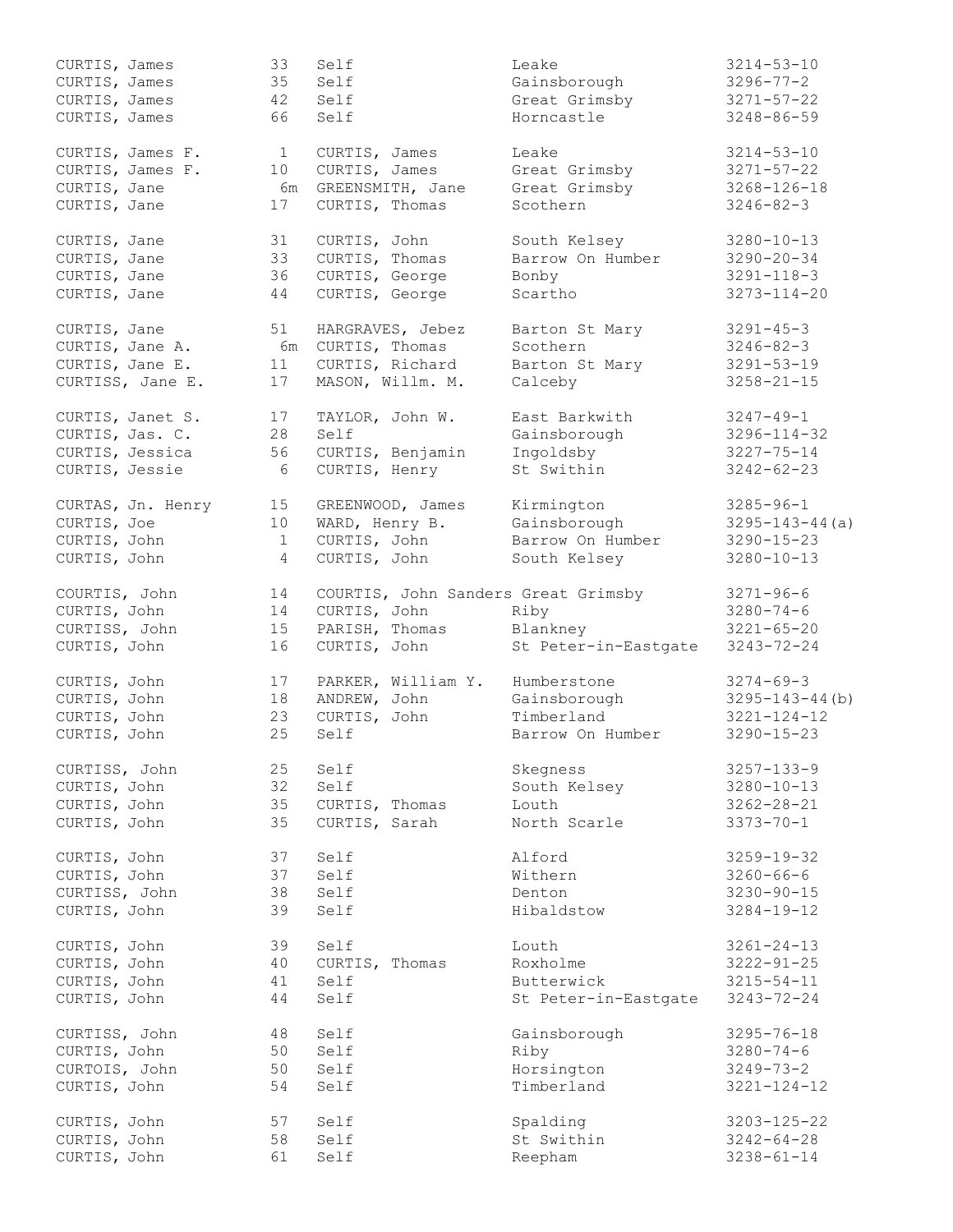| CURTIS, John          | 63             | ROGERS, Elizh.A.    | Pelhams Lands          | $3220 - 105 - 5$     |
|-----------------------|----------------|---------------------|------------------------|----------------------|
| CURTIS, John          | 64             | Self                | Alford                 | $3259 - 11 - 16$     |
| CURTIS, John          | 71             | Self                | Yaddlethorpe           | $3288 - 43 - 5$      |
| CURTIS, John F.       | $\overline{4}$ | CURTIS, William     | South Kelsey           | $3280 - 16 - 1$      |
| CURTIS, John G.       | 26             | Self                | Morton In Gainsborough | $3296 - 124 - 14$    |
| CURTIS, John H.       | $\overline{4}$ | CURTIS, Moses       | Metheringham           | $3237 - 121 - 16$    |
| CURTIS, John H.       | $\,8\,$        | CURTIS, George      | Haxey                  | $3292 - 79 - 10(a)$  |
| CURTIS, John R.       | 36             | Self                | Beesby                 | $3260 - 94 - 15$     |
| COURTIS, John Sanders | 40             | Self                | Great Grimsby          | $3271 - 96 - 6$      |
| CURTIS, John V.       | 20             | WILLIAMS, George H. | New Sleaford           | $3223 - 11 - 14$ (b) |
| CURTIS, John W.       | 1              | CURTIS, William     | Burton Upon Stather    | $3287 - 13 - 19$     |
| CURTIS, John W.       | 2              | CURTIS, William     | St Swithin             | $3242 - 86 - 72$     |
| CURTIS, John W.       | $\overline{4}$ | CURTIS, John R.     | Beesby                 | $3260 - 94 - 15$     |
| CURTIS, John W.       | 5              | CURTIS, George      | Bonby                  | $3291 - 118 - 3$     |
| CURTISS, John W.      | 6              | CURTISS, John       | Denton                 | $3230 - 90 - 15$     |
| CURTIS, John W.       | 11             | CURTIS, James       | Gainsborough           | $3296 - 77 - 2$      |
| CURTOIS, John W.      | 17             | CURTOIS, John       | Horsington             | $3249 - 73 - 2$      |
| CURTIS, John W.       | 30             | Self                | Bardney                | $3237 - 35 - 13$     |
| CURTIS, John William  | 13             | CURTIS, Richard     | Laceby                 | $3275 - 68 - 16$     |
| CURTIS, John William  | 16             | HUTCHENSON, Robert  | Kettlethorpe           | $3298 - 42 - 12$     |
| CURTIS, John Wm.      | 8              | CURTIS, John        | Hibaldstow             | $3284 - 19 - 12$     |
| CURTIS, John Wm.      | 22             | JACKSON, William    | Glanford Brigg         | $3284 - 83 - 9$      |
| CURTIS, Joseph        | $\mathbf{1}$   | CURTIS, Moses       | Metheringham           | $3237 - 121 - 16$    |
| CURTIS, Joseph        | 13             | CURTIS, James       | Gainsborough           | $3296 - 77 - 2$      |
| CURTIS, Joseph        | 17             | NIXON, Henry        | New Sleaford           | $3223 - 9 - 10$      |
| CURTIS, Joseph        | 22             | CURTIS, Edmund      | St Martin              | $3244 - 68 - 26$     |
| CURTIS, Joseph        | 22             | GOODYEAR, Edward    | St Peter-at-Gowts      | $3240 - 14 - 21$     |
| CURTIS, Joseph        | 37             | HEWISON, Fredrick   | Gainsborough           | $3295 - 96 - 14$     |
| CURTIS, Joseph        | 41             | CURTIS, Benjamin    | Great Grimsby          | $3270 - 94 - 27$     |
| CURTIS, Joseph        | 45             | Self                | Louth                  | $3261 - 60 - 14$     |
| CURTIS, Joseph        | 75             | Self                | Skellingthorpe         | $3236 - 15 - 3$      |
| CURTIS, Joseph        | 79             | WALKER, Edward      | Gainsborough           | $3295 - 55 - 11$     |

## **" K "**

| AGE<br><b>NAME</b> |    | <b>ENUMERATED WITH</b> | CENSUS PLACE        | <b>REFERENCE</b>  |  |
|--------------------|----|------------------------|---------------------|-------------------|--|
|                    |    |                        |                     |                   |  |
| CURTIS, Kate       | 9m | CURTIS, John           | South Kelsey        | $3280 - 10 - 13$  |  |
| CURTIS, Kate       | 3  | CURTIS, William        | Burton Upon Stather | $3287 - 13 - 19$  |  |
| CURTIS, Kate       | 10 | CURTIS, John           | Riby                | $3280 - 74 - 6$   |  |
| CURTISS, Kate      | 11 | CURTISS, Mary          | Great Grimsby       | $3270 - 47 - 46$  |  |
| CURTIS, Kate       | 13 | NEEDHAM, William       | St Peter-at-Gowts   | $3239 - 120 - 54$ |  |
| CURTIS, Kate       | 18 | HALL, James            | Irnham              | 3195-76-5         |  |
| CURTIS, Kate       | 23 | DAY, Ann               | Grantham            | $3231 - 110 - 34$ |  |
| CURTIS, Kate M.    | 12 | CURTIS, Henry          | St Swithin          | $3242 - 62 - 23$  |  |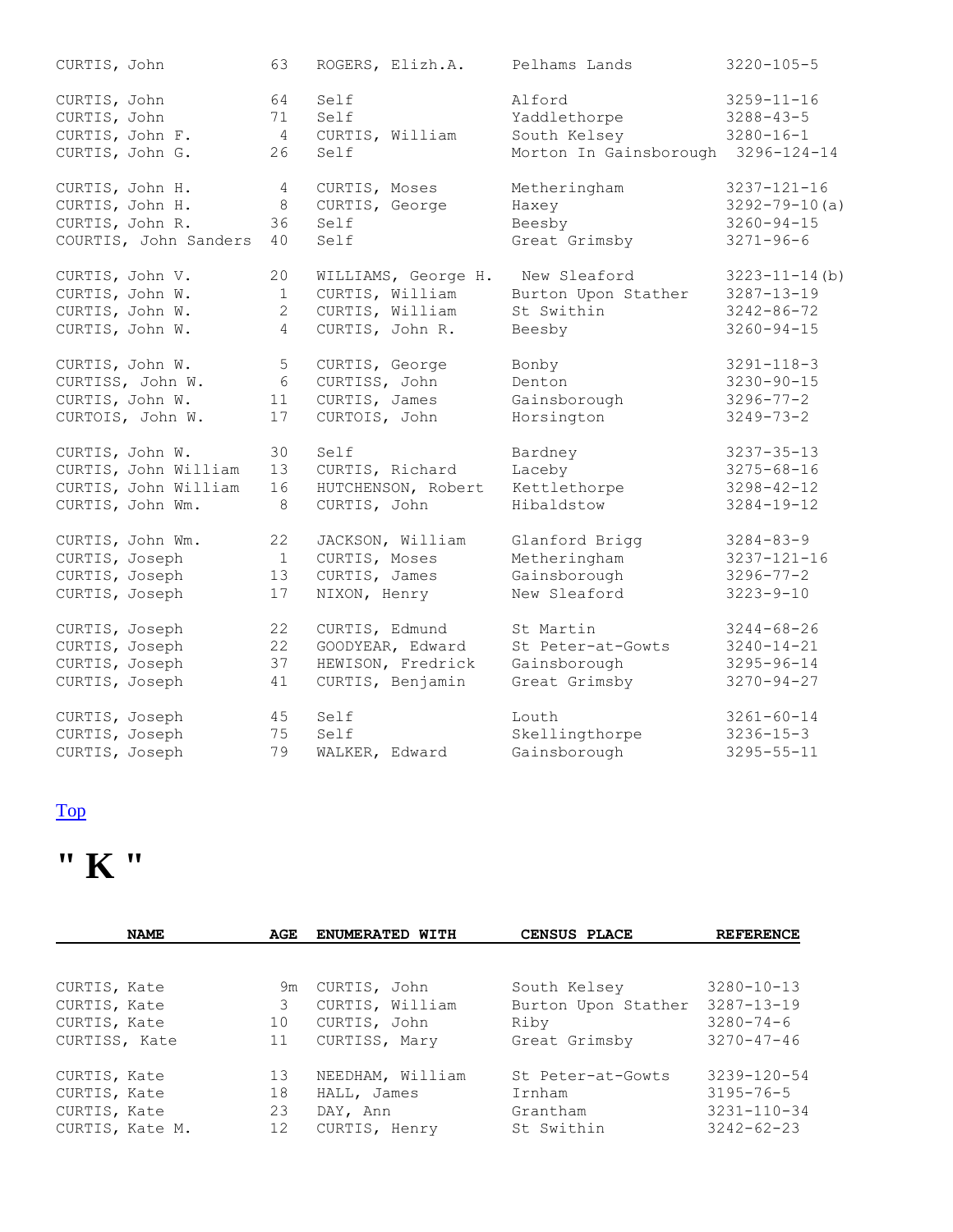### **" L "**

| <b>NAME</b>               | AGE             | ENUMERATED WITH          | CENSUS PLACE                              | <b>REFERENCE</b>  |
|---------------------------|-----------------|--------------------------|-------------------------------------------|-------------------|
|                           |                 |                          |                                           |                   |
| CURTIS, Launlelot C.E. 13 |                 | CURTIS, Wm. Delely Harry |                                           |                   |
|                           |                 |                          | Langrivile Kirkstead Scrivelby 3216-106-2 |                   |
| CURTISS, Lillian          | 10              | CURTISS, John            | Gainsborough                              | $3295 - 76 - 18$  |
| CURTIS, Lily 11           |                 | CURTIS, William          | Spilsby                                   | $3256 - 36 - 28$  |
| CURTOIS, Lisle H.         | 24              |                          | CURTOIS, Ann H. Washingborough            | $3236 - 37 - 12$  |
| CURTIS, Lizzie            | 9               | CURTIS, John R.          | Beesby                                    | $3260 - 94 - 15$  |
| CURTISS, Lizzie           | 16              | CURTISS, Mary            | Great Grimsby                             | $3270 - 47 - 46$  |
| CURTIS, Louisa            | $\mathcal{S}$   | CURTIS, Moses            | Metheringham                              | $3237 - 121 - 16$ |
| CURTIS, Louisa            | 17              | DERRY, Sarah             | St Mary-le-Wigford                        | $3240 - 110 - 69$ |
| CURTIS, Lucy              | $4\overline{ }$ | CURTIS, John             | Hibaldstow                                | $3284 - 19 - 12$  |
| CURTIS, Lucy              | 9               | CURTIS, William          | St Swithin                                | $3242 - 42 - 50$  |
| CURTIS, Lucy              | 10              | CURTIS, Matthew          | Thorpe Tilney                             | $3221 - 130 - 24$ |
| CURTIS, Lucy              | 15              | CURTIS, Charles          | St Peter-at-Gowts                         | $3240 - 9 - 11$   |
| CURTIS, Lucy              | 26              | CURTIS, Donington        |                                           | $3201 - 13 - 20$  |
| CURTIS, Lucy S.           | 48              | CURTIS, Joseph Louth     |                                           | $3261 - 60 - 14$  |

#### [Top](http://www.curtis-curtiss.com/pub/archives/extractions/england/lincoln/1881_census/lin_curtis_idx.html#top)

### **" M "**

| <b>NAME</b>         | AGE          | <b>ENUMERATED WITH</b>     | CENSUS PLACE                   | <b>REFERENCE</b>  |
|---------------------|--------------|----------------------------|--------------------------------|-------------------|
|                     |              |                            |                                |                   |
| CURTIS, Mabel B.    | 11m          | CURTIS, William            | Somerby In Grantham 3228-76-33 |                   |
| CURTIS, Margaret    | 6            | HOPTHROW, Thomas           | Gainsborough                   | $3296 - 47 - 41$  |
| CURTOIS, Margaret   | 25           | CURTOIS, Ann H.            | Washingborough                 | $3236 - 37 - 12$  |
| CURTIS, Maria       | $\mathbf{1}$ | CURTIS, William            | Spilsby                        | $3256 - 36 - 28$  |
| CURTIS, Maria       | 7            | CURTIS, William            | Barton St Peter                | $3290 - 111 - 14$ |
| CURTIS, Maria       | 9            | CURTIS, George             | Scartho                        | $3273 - 114 - 20$ |
| CURTIS, Maria       | 11           | CURTIS, George             | Bonby                          | $3291 - 118 - 3$  |
| CURTIS, Maria       | 22           | CURTIS, William            | Gainsborough                   | $3296 - 70 - 38$  |
| CURTIS, Maria       | 26           | CURTIS, Richard            | Barton St Mary                 | $3291 - 53 - 19$  |
| CURTIS, Maria       | 33           | CURTIS, Mary               | Spalding                       | $3203 - 120 - 12$ |
| CURTIS, Maria       | 46           | CURTIS, Charles            | St Peter-at-Gowts              | $3239 - 72 - 48$  |
| CURTIS, Marianne A. | 20           | CURTIS, Joseph             | Louth                          | $3261 - 60 - 14$  |
| CURTISS, Marion May | 4            | CURTISS, John              | Gainsborough                   | $3295 - 76 - 18$  |
| CURTIS, Marth A.    | 50           | Self                       | Holbeach                       | $3210 - 122 - 25$ |
| CURTIS, Martha      | 35           | CURTIS, David              | Bucknall                       | $3247 - 68 - 5$   |
| CURTOIS, Martha     | 49           | CURTOIS, John              | Horsington                     | $3249 - 73 - 2$   |
| CURTIS, Martha A.   | 16           | ROBINSON, Margueritt Haxey |                                | $3292 - 77 - 6$   |
| CURTIS, Martha L.   | 43           | CURTIS, Wm. Delely Harry   |                                |                   |
|                     |              |                            | Langrivile Kirkstead Scrivelby | $3216 - 106 - 2$  |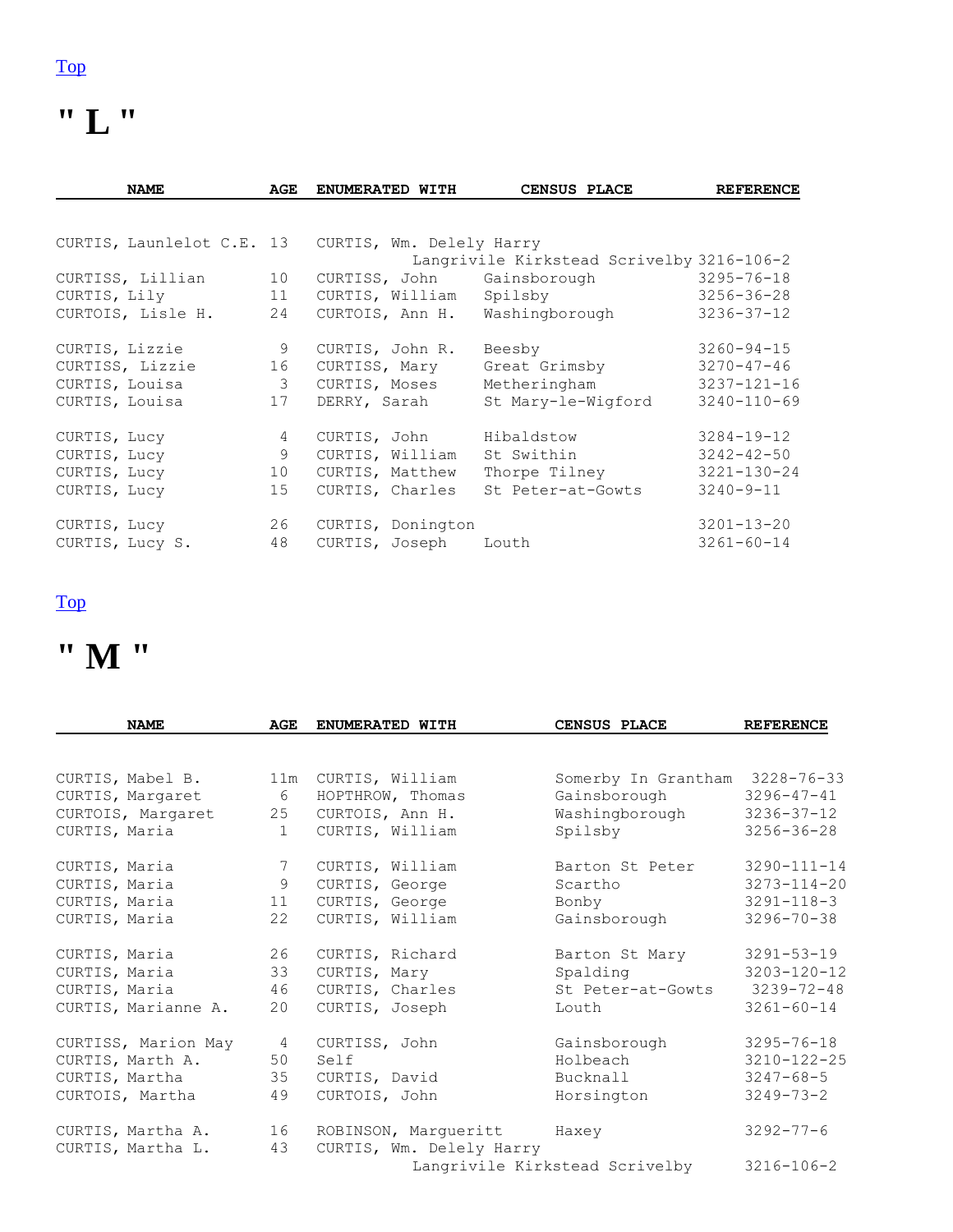| CURTISS, Martin<br>CURTIS, Mary | 50<br>14        | Self           | CURTIS, Charles                       | Doddington<br>Bardney                            | $3236 - 5 - 4$<br>$3237 - 7 - 9$ |
|---------------------------------|-----------------|----------------|---------------------------------------|--------------------------------------------------|----------------------------------|
| CURTIS, Mary                    | 33              | CURTIS, Robert |                                       | Haxey                                            | $3292 - 81 - 14$                 |
| CURTISS, Mary                   | 33              | Self           |                                       | Fulstow                                          | $3266 - 104 - 3$                 |
| CURTIS, Mary                    | 43              | Self           |                                       | Horncastle                                       | $3248 - 57 - 2$                  |
| CURTIS, Mary                    | 43              | CURTIS, George |                                       | St Michael                                       | $3243 - 144 - 25$                |
|                                 |                 |                |                                       |                                                  |                                  |
| CURTIS, Mary                    | 44              | CURTIS, John   |                                       | Riby                                             | $3280 - 74 - 6$                  |
| CURTIS, Mary                    | 45              | CURTIS, John   |                                       | Alford                                           | $3259 - 19 - 32$                 |
| CURTIS, Mary                    | 45              |                | CURTIS, William                       | West Torrington                                  | $3247 - 22 - 9$                  |
| CURTISS, Mary                   | 45              | Self           |                                       | Great Grimsby                                    | $3270 - 47 - 46$                 |
| CURTIS, Mary                    | 46              |                | CURTIS, Charles                       | Bardney                                          | $3237 - 7 - 9$                   |
| CURTIS, Mary                    | 61              | Self           |                                       | Worlaby                                          | $3285 - 44 - 14$                 |
| CURTIS, Mary                    | 62              | CURTIS, Thomas |                                       | Minting                                          | $3247 - 31 - 8$                  |
| CURTIS, Mary                    | 66              | Self           |                                       | Spalding                                         | $3203 - 120 - 12$                |
|                                 |                 |                |                                       |                                                  |                                  |
| CURTOIS, Mary                   | 68              |                | CURTOIS, Peregrine                    | Branston                                         | $3236 - 82 - 20$                 |
| CURTIS, Mary                    | 70              | Self           |                                       | North Scarle                                     | $3373 - 80 - 21$                 |
| CURTIS, Mary                    | 72              |                | CURTIS, Joseph                        | Skellingthorpe                                   | $3236 - 15 - 3$                  |
| CURTIS, Mary                    | 74              | Self           |                                       | Haxey                                            | $3292 - 79 - 10$ (b)             |
| CURTIS, Mary A.                 | 15              | BARSBY, Joseph |                                       | Pelhams Lands                                    | $3220 - 116 - 2$                 |
| CURTIS, Mary A.                 | 18              | WALES, William |                                       | Waddingworth                                     | $3247 - 123 - 9$                 |
| CURTOIS, Mary A.                | 19              |                | TINLEY, George W.                     | Bardney                                          | $3237 - 20 - 35$                 |
| CURTIS, Mary A.                 | 26              |                | GODSON, Richard                       | Stowe With Normanby 3297-22-3                    |                                  |
| CURTIS, Mary A.                 | 35              | CURTIS, James  |                                       | Great Grimsby                                    | $3271 - 57 - 22$                 |
| CURTIS, Mary A.                 | 37              | CURTIS, John   |                                       | Withern                                          | $3260 - 66 - 6$                  |
| CURTIS, Mary A.                 | 78              |                | CURTIS, William                       | Scopwick                                         | $3221 - 112 - 12$                |
| CURTIS, Mary Ann                | 7               | CURTIS, John   |                                       | Butterwick                                       | $3215 - 54 - 11$                 |
|                                 |                 |                |                                       |                                                  |                                  |
| CURTIS, Mary Ann                | 13              | CURTIS, John   |                                       | St Peter-in-Eastgate 3243-72-24                  |                                  |
| CURTIS, Mary Ann                | 27              | CURTIS, George |                                       | Searby Cum Owmby                                 | $3280 - 95 - 2$                  |
| CURTIS, Mary Ann                | 31              | CURTIS, John   |                                       | Yaddlethorpe                                     | $3288 - 43 - 5$                  |
| CURTIS, Mary Ann                | 34              | CURTIS, John   |                                       | Hibaldstow                                       | $3284 - 19 - 12$                 |
| CURTIS, Mary Ann                | 39              |                | Sleaford Union Workhouse New Sleaford |                                                  | $3222 - 110 - 32$                |
| CURTIS, Mary Ann                |                 |                |                                       | 45 CURTIS, Benjamin North Cockerington 3265-11-1 |                                  |
| CURTIS, Mary Ann                | 49              |                | CURTIS, Richard                       | St Martin                                        | $3244 - 122 - 85$                |
| CURTIS, Mary Ann                | 75              | CURTIS, James  |                                       | Horncastle                                       | $3248 - 86 - 59$                 |
| CURTIS, Mary Ann Bader 38       |                 |                | CURTIS, Thomas Wash.                  | Holbeach                                         | $3211 - 4 - 2$                   |
| CURTIS, Mary E.                 | 5               | CURTIS, Robert |                                       | Haxey                                            | $3292 - 81 - 14$                 |
| CURTIS, Mary E.                 | 10              |                | HUCKNALL, Thos.                       | Kirkstead                                        | $3252 - 26 - 19$                 |
| CURTIS, Mary E.                 | 13              |                | CURTIS, James                         | Great Grimsby                                    | $3271 - 57 - 22$                 |
|                                 |                 |                |                                       |                                                  |                                  |
| CURTISS, Mary E.                | 16              |                | CURTISS, Martin                       | Doddington                                       | $3236 - 5 - 4$                   |
| CURTIS, Mary E.                 | 34              |                | CURTIS, John W.                       | Bardney                                          | $3237 - 35 - 13$                 |
| CURTIS, Mary H.                 | 2m              |                | CURTIS, William                       | Scremby                                          | $3256 - 46 - 11$                 |
| CURTISS, Mary H.                | 49              |                | CURTISS, Martin                       | Doddington                                       | $3236 - 5 - 4$                   |
| CURTOIS, Mary H.D.              | 26              |                | CURTOIS, Ann H.                       | Washingborough                                   | $3236 - 37 - 12$                 |
| COURTIS, Mary Hannah            | 15              |                | COURTIS, John Sanders                 | Great Grimsby                                    | $3271 - 96 - 6$                  |
| CURTIS, Mary J.                 | 16              |                | CURTIS, Edmund                        | St Peter-at-Gowts                                | 3239-69-42                       |
| CURTISS, Mary J.                | 17              | CURTISS, Mary  |                                       | Great Grimsby                                    | $3270 - 47 - 46$                 |
| CURTIS, Mary J.                 | 26              | ANDREW, John   |                                       | St Mark                                          | $3240 - 65 - 29$                 |
| CURTIS, Mary J.                 | 30              |                | CURTIS, John R.                       | Beesby                                           | $3260 - 94 - 15$                 |
| CURTIS, Mary Jane               | 2               |                | CURTIS, George                        | Searby Cum Owmby                                 | $3280 - 95 - 2$                  |
| CURTIS, Mary Jane               | $7\phantom{.0}$ |                | CURTIS, Thomas Wash.                  | Holbeach                                         | $3211 - 4 - 2$                   |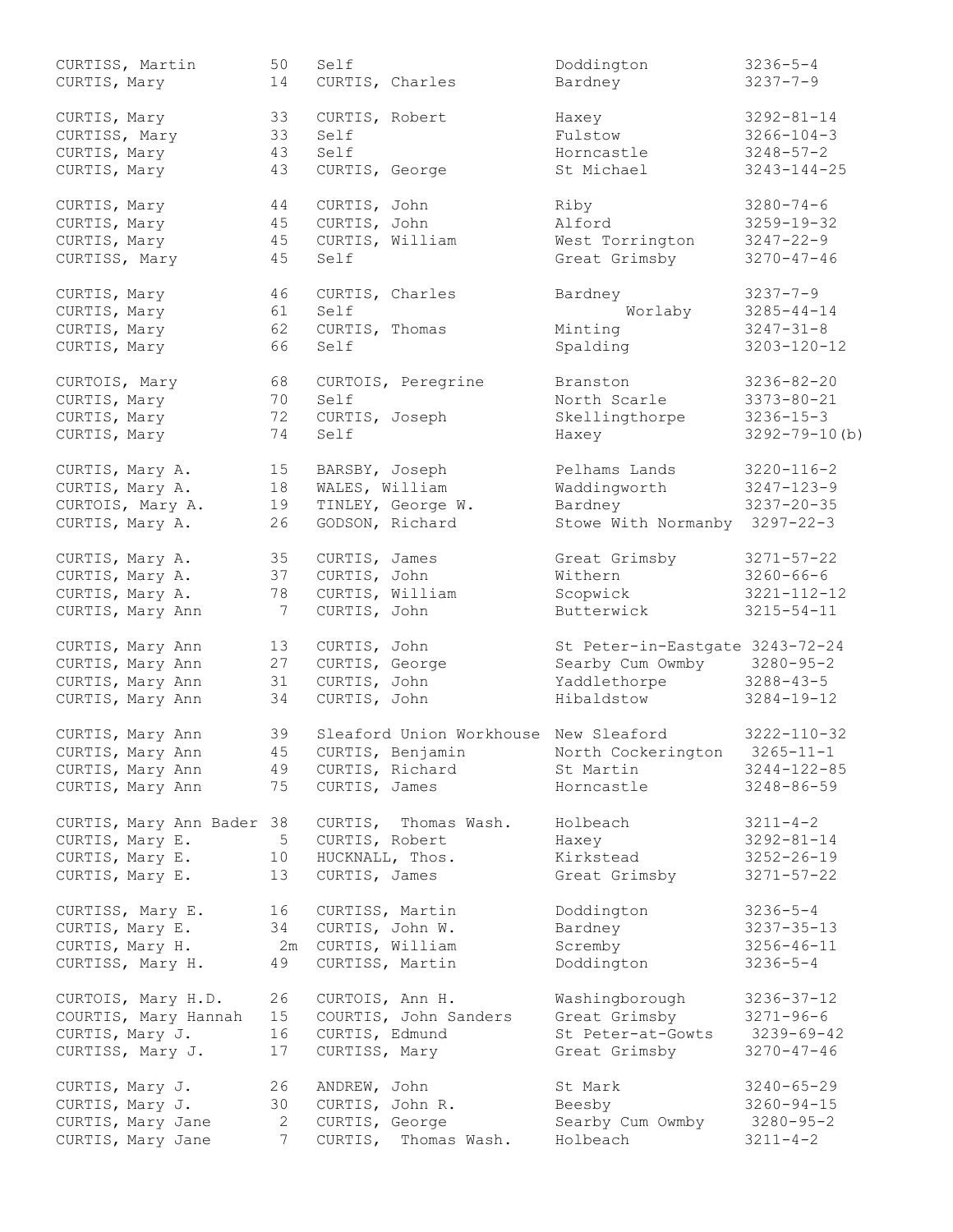| CURTIS, Mary Jane<br>CURTIS, Mary Jane<br>CURTIS, Mary Jane | 13<br>19<br>24 | CURTIS, Thomas<br>RAINFORTH, Wm. Jr.<br>CURTIS, Robert | Roxholme<br>South Common 3238-158-61<br>Langton By Horncastle - 3249-114-7 | $3222 - 91 - 25$  |
|-------------------------------------------------------------|----------------|--------------------------------------------------------|----------------------------------------------------------------------------|-------------------|
| CURTIS, Mary Jane 26                                        |                | CURTIS, William                                        | Gautby 3247-119-1                                                          |                   |
|                                                             |                | CURTIS, Mary K. 10 ROBERTS, Georgiana                  | Great Grimsby 3267-112-11                                                  |                   |
| CURTIS, Mary M. 16                                          |                | CURTIS, Willm.                                         | Kirton In Lindsey 3283-39-1                                                |                   |
|                                                             |                | CURTIS, Mary 0. 31 CURTIS, John G.                     | Morton In Gainsborough - 3296-124-14                                       |                   |
| CURTOIS, Mathilde E. 13                                     |                | CURTOIS, Ann H.                                        | Washingborough                                                             | 3236-37-12        |
| CURTISS, Matthew 21 Self                                    |                |                                                        | Blankney 3221-65-20                                                        |                   |
| CURTIS, Matthew 55 Self                                     |                |                                                        | Thorpe Tilney 3221-130-24                                                  |                   |
| CURTISS, Matthew 56 Self                                    |                |                                                        | Saxelby With Ingleby 3245-51-6                                             |                   |
|                                                             |                | CURTIS, Michael L. 3 CURTIS, John W.                   | Bardney                                                                    | $3237 - 35 - 13$  |
|                                                             |                | CURTOIS, Mildred 48 CURTOIS, Frederick                 | Brothertoft                                                                | $3220 - 95 - 3$   |
| CURTIS, Mildred A. 18                                       |                | CURTIS, Edmund                                         | St Peter-at-Gowts 3239-69-42                                               |                   |
| CURTIS, Minnie                                              | $\sim$ 6       | CURTIS, Mary                                           | Horncastle 3248-57-2                                                       |                   |
|                                                             |                | CURTISS, Mira 50 CURTISS, Matthew                      | Saxelby With Ingleby 3245-51-6                                             |                   |
| CURTIS, Moses                                               | 32             | Self                                                   | Metheringham                                                               | $3237 - 121 - 16$ |

## **" N "**

| <b>NAME</b>       | AGE | <b>ENUMERATED WITH</b> | <b>CENSUS PLACE</b> | <b>REFERENCE</b> |
|-------------------|-----|------------------------|---------------------|------------------|
|                   |     |                        |                     |                  |
|                   |     |                        |                     |                  |
| CURTIS, Nellie    |     | CURTIS, Thomas         | Louth               | $3262 - 28 - 21$ |
| CURTIS, Norman F. |     | 8m CURTIS, Edmund      | St Martin           | $3244 - 68 - 26$ |

#### [Top](http://www.curtis-curtiss.com/pub/archives/extractions/england/lincoln/1881_census/lin_curtis_idx.html#top)

## **" P "**

| <b>NAME</b>        | AGE | <b>ENUMERATED WITH</b> | CENSUS PLACE | <b>REFERENCE</b>  |
|--------------------|-----|------------------------|--------------|-------------------|
|                    |     |                        |              |                   |
|                    |     |                        |              |                   |
| CURTOIS, Peregrine | 74  | Self                   | Branston     | $3236 - 82 - 20$  |
| CURTIS, Peter      | 66. | Self                   | Haxey        | $3292 - 104 - 17$ |
| CURTOIS, Priscilla | 1 O | CURTOIS, John          | Horsington   | $3249 - 73 - 2$   |

#### [Top](http://www.curtis-curtiss.com/pub/archives/extractions/england/lincoln/1881_census/lin_curtis_idx.html#top)

### **" R "**

| <b>NAME</b> | AGE<br>_____ | UMERATED<br>ENI. | WTTH<br>. | LACE<br>᠁<br>MTTC<br>Ωт<br>JENSUS | REL<br>GGD<br>. NI |
|-------------|--------------|------------------|-----------|-----------------------------------|--------------------|
|             |              |                  |           |                                   |                    |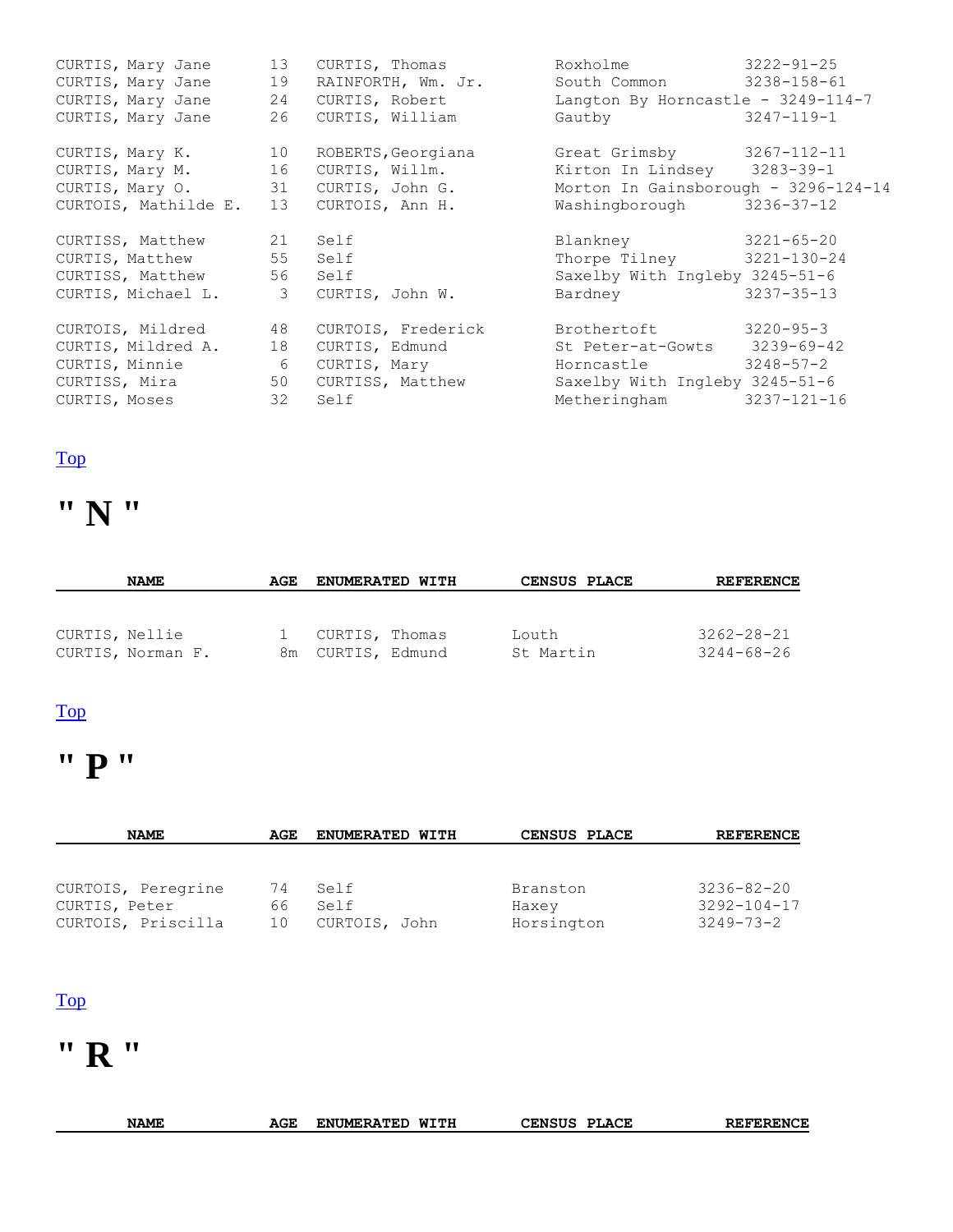| CURTIS, Rachel |                                    | $\mathbf{2}$    | CURTIS, Thomas                    | Nettleham             | $3238 - 36 - 33$     |
|----------------|------------------------------------|-----------------|-----------------------------------|-----------------------|----------------------|
| CURTIS, Rebeca |                                    | 19              | WHITE, Franklin                   | St Peter-at-Arches    | $3241 - 55 - 7$      |
|                | CURTIS, Rebecca                    | 15              | SIVIL / James                     | St Swithin            | $3242 - 31 - 27$     |
|                | CURTIS, Rebecca                    | 17              | TOWNSEND, Charlotte A. Horncastle |                       | $3248 - 125 - 36(a)$ |
|                |                                    |                 |                                   |                       |                      |
|                | CURTIS, Rebecca                    | 19              | CASSWELL, George                  | Harpswell             | $3297 - 94 - 3$      |
|                | CURTIS, Rebecca                    | 38              | CURTIS, Benjamin                  | Great Grimsby         | $3270 - 94 - 27$     |
|                | CURTIS, Rebecca                    | 44              | HOPTHROW, Thomas                  | Gainsborough          | $3296 - 47 - 41$     |
|                | CURTIS, Rebecca                    | 68              | CURTIS, Robert                    | Woodhall              | $3249 - 94 - 5$ (b)  |
|                | CURTIS, Rebecca                    | 69              | SHIPLEY, John                     | Gainsborough          | $3296 - 39 - 25$     |
|                | CURTIS, Rebecca R.                 | 48              | CURTIS, Charles                   | St Peter-at-Gowts     | $3240 - 9 - 11$      |
|                | CURTIS, Richard                    | 16              | CURTIS, Richard                   | St Martin             | $3244 - 122 - 85$    |
|                | CURTIS, Richard                    | 25              | BRATLEY, Alfred C.                | Horsington            | $3249 - 73 - 1$      |
|                |                                    |                 |                                   |                       |                      |
|                | CURTISS, Richard                   | 25              | SMITH, William Henry              | Great Grimsby         | $3278 - 131 - $      |
|                | CURTIS, Richard                    | 26              | Self                              | Barton St Mary        | $3291 - 53 - 19$     |
|                | CURTIS, Richard                    | 46              | Self                              | Laceby                | $3275 - 68 - 16$     |
|                | CURTIS, Richard                    | 51              | Self                              | St Martin             | $3244 - 122 - 85$    |
|                |                                    |                 | Self                              |                       |                      |
|                | CURTIS, Richard<br>CURTIS, Richard | 54              |                                   | Ingoldsby             | $3227 - 73 - 10(a)$  |
|                |                                    | 64<br>34        | Self                              | Ashby Cum Fenby       | $3274 - 102 - 4$     |
|                | CURTIS, Richard A.                 |                 | Self                              | Spittlegate           | $3232 - 117 - 22$    |
|                | CURTIS, Richard William13          |                 | INGAMELLS, Charles                | Holbeach              | $3211 - 16 - 26$     |
| CURTIS, Robert |                                    | $\mathbf 1$     | CURTIS, Thomas                    | Greatford             | $3194 - 105 - 10$    |
| CURTIS, Robert |                                    | 21              | RIPPIN, James                     | Holbeach              | $3211 - 29 - 13$     |
| CURTIS, Robert |                                    | 21              | JOHNSON, Lucy                     | Stamford St George    | $3191 - 79 - 18$     |
| CURTIS, Robert |                                    | 31              | Self                              | Langton By Horncastle | $3249 - 114 - 7$     |
| CURTIS, Robert |                                    | 35              | Self                              | Haxey                 | $3292 - 81 - 14$     |
| CURTIS, Robert |                                    | 70              | Self                              | Woodhall              | $3249 - 94 - 5$ (b)  |
| CURTIS, Robert |                                    | 75              | PICKLES, Joseph                   | Gainsborough          | $3296 - 35 - 17$     |
|                | CURTIS, Robert Arthur              | $\mathbf{1}$    | CURTIS,<br>Thomas Wash.           | Holbeach              | $3211 - 4 - 2$       |
|                |                                    |                 |                                   |                       |                      |
| CURTIS, Rose   |                                    | 10              | CURTIS, Edmund                    | St Martin             | $3244 - 68 - 26$     |
| CURTIS, Rose   |                                    | 14              | CURTIS, William                   | Spilsby               | $3256 - 36 - 28$     |
|                | CURTIS, Rose E.                    | $7\overline{ }$ | CURTIS, James                     | Great Grimsby         | $3271 - 57 - 22$     |

## **" S "**

| <b>NAME</b>     | AGE | ENUMERATED WITH                       | CENSUS PLACE  | <b>REFERENCE</b>      |
|-----------------|-----|---------------------------------------|---------------|-----------------------|
|                 |     |                                       |               |                       |
| CURTIS, Samuel  |     | CURTIS, Samuel                        | Beckingham    | $3374 - 76 - 13$      |
| COURTIS, Samuel | 11  | COURTIS, John Sanders                 | Great Grimsby | $3271 - 96 - 6$       |
| CURTIS, Samuel  | 24  | CURTIS, Eliza                         | Louth         | $3262 - 129 - 24$     |
| CURTIS, Samuel  | 44  | Self                                  | Beckingham    | $3374 - 76 - 13$      |
| CURTIS, Sarah   |     | CURTIS, Thomas                        | Bardney       | $3237 - 22 - 39$      |
| CURTIS, Sarah   | 20  | SMITH, Mary E.                        | Horncastle    | $3248 - 125 - 36$ (b) |
| CURTIS, Sarah   | 20  | ROBERTS, William                      | New Sleaford  | $3223 - 5 - 1$        |
| CURTIS, Sarah   | 27  | CURTIS, Jas. C.                       | Gainsborough  | $3296 - 114 - 32$     |
| CURTIS, Sarah   | 31  | CURTIS, Moses                         | Metheringham  | $3237 - 121 - 16$     |
| CURTIS, Sarah   | 31  | Sleaford Union Workhouse New Sleaford |               | $3222 - 112 - 35$     |
| CURTIS, Sarah   | 32  | WARD, Henry B.                        | Gainsborough  | $3295 - 143 - 44(a)$  |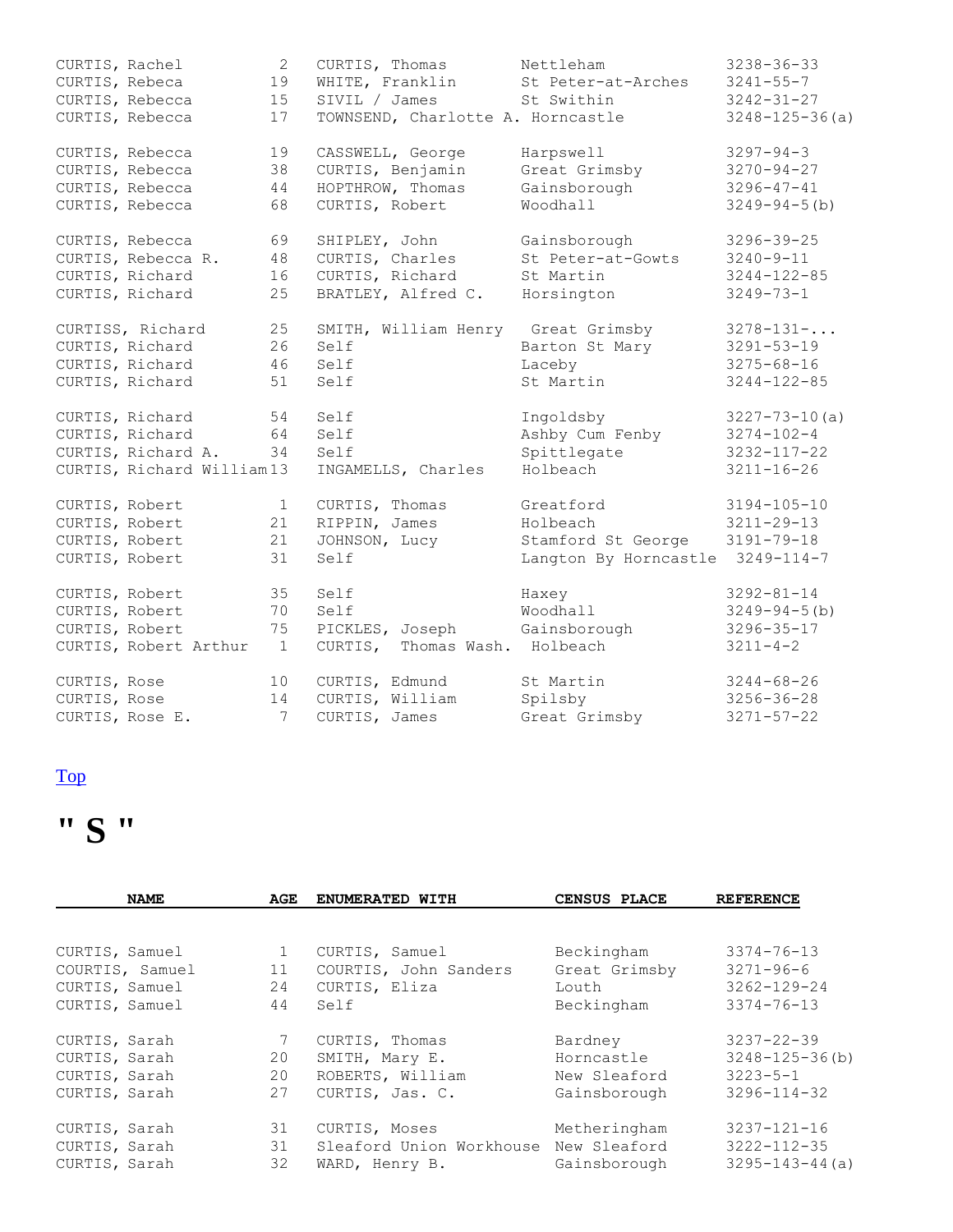| CURTIS, Sarah       | 44             | CURTIS, Richard       | Laceby                         | $3275 - 68 - 16$    |
|---------------------|----------------|-----------------------|--------------------------------|---------------------|
| CURTIS, Sarah       | 44             | CURTIS, William       | Bardney                        | $3237 - 21 - 37$    |
| CURTIS, Sarah       | 46             | CURTIS, William       | Barton St Peter                | $3290 - 111 - 14$   |
| CURTIS, Sarah       | 50             | CURTIS, Edward        | St Swithin                     | $3243 - 47 - 31$    |
| CURTIS, Sarah       | 60             | Self                  | North Scarle                   | $3373 - 70 - 1$     |
| CURTIS, Sarah       | 61             | CURTIS, William       | Gautby                         | $3247 - 119 - 1$    |
| CURTIS, Sarah       | 79             | CURTIS, Thomas        | Roxholme                       | $3222 - 91 - 26$    |
| CURTAS, Sarah A.    | 20             | ROLPH, George         | Grantham                       | $3231 - 139 - 9$    |
| CURTIS, Sarah A.    | 22             | CURTIS, Edward        | St Martin                      | $3244 - 60 - 9$     |
| CURTIS, Sarah A.    | 33             | CURTIS, James         | Leake                          | $3214 - 53 - 10$    |
| CURTIS, Sarah Ann   | 39             | CURTIS, John          | Butterwick                     | $3215 - 54 - 11$    |
| CURTIS, Sarah Ann   | 45             | CURTIS, Matthew       | Thorpe Tilney                  | $3221 - 130 - 24$   |
| CURTIS, Sarah E.    | 3              | CURTIS, Edward        | St Martin                      | $3244 - 60 - 9$     |
| CURTIS, Sarah E.    | 20             | CURTIS, Edmund        | St Martin                      | $3244 - 68 - 26$    |
| CURTIS, Sarah J.    | $\mathcal{S}$  | CURTIS, George        | Bonby                          | $3291 - 118 - 3$    |
| CURTISS, Sarah J.   | $\overline{4}$ | CURTISS, John         | Denton                         | $3230 - 90 - 15$    |
| CURTIS, Sarah Jane  | 5              | CURTIS, Richard       | Laceby                         | $3275 - 68 - 16$    |
| CURTOIS, Sarah Jane | 12             | CURTOIS, John         | Horsington                     | $3249 - 73 - 2$     |
| CURTIS, Sophia      | 21             | CURTIS, Charles       | Great Grimsby                  | $3271 - 110 - 34$   |
| CURTIS, Sophia      | 27             | CURTIS, Robert        | Woodhall                       | $3249 - 94 - 5$ (b) |
| CURTIS, Susanna     | 24             | CURTIS, William       | Somerby In Grantham 3228-76-33 |                     |
| COURTIS, Susanna    | 40             | COURTIS, John Sanders | Great Grimsby                  | $3271 - 96 - 6$     |
| CORTES, Susanna     | 60             | WILD, John            | Tetney                         | $3266 - 94 - 5$     |
| CURTIS, Susannah    | 31             | CURTIS, Thomas        | Louth                          | $3261 - 107 - 11$   |
| CURTIS, Susannah    | 32             | CURTIS, John          | Reepham                        | $3238 - 61 - 14$    |

## **" T "**

|                | <b>NAME</b>    | AGE          | ENUMERATED WITH | CENSUS PLACE         | <b>REFERENCE</b>  |
|----------------|----------------|--------------|-----------------|----------------------|-------------------|
|                |                |              |                 |                      |                   |
| CURTIS, Tesh   |                | 17           | CURTIS, John    | St Peter-in-Eastgate | $3243 - 72 - 24$  |
|                | CURTIS, Thirza | 6            | CURTIS, John    | South Kelsey         | $3280 - 10 - 13$  |
| CURTIS, Thomas |                | 4m           | DAY, Ann        | Grantham             | $3231 - 110 - 34$ |
| CURTIS, Thomas |                | $\mathbf{2}$ | CURTIS, Richard | Barton St Mary       | $3291 - 53 - 19$  |
| CURTIS, Thomas |                | 6            | CURTIS, Francis | Metheringham         | $3237 - 116 - 6$  |
| CURTIS, Thomas |                | 6            | CURTIS, Moses   | Metheringham         | $3237 - 121 - 16$ |
| CURTIS, Thomas |                | 9            | CURTIS, George  | Bonby                | $3291 - 118 - 3$  |
| CURTIS, Thomas |                | 10           | CURTIS, John    | Timberland           | $3221 - 124 - 12$ |
| CURTIS, Thomas |                | 15           | CURTIS, Thomas  | Bardney              | $3237 - 22 - 39$  |
| CURTIS, Thomas |                | 18           | CURTIS, John    | Riby                 | $3280 - 74 - 6$   |
| CURTIS, Thomas |                | 19           | CURTIS, Mary    | Horncastle           | $3248 - 57 - 2$   |
| CURTIS, Thomas |                | 20           | THOMPSON, Emily | Gainsborough         | $3295 - 27 - 6$   |
| CURTIS, Thomas |                | 23           | Self            | Greatford            | $3194 - 105 - 10$ |
| CURTIS, Thomas |                | 23           | Self            | Scothern             | $3246 - 82 - 3$   |
| CURTIS, Thomas |                | 25           | Self            | Worlaby              | $3285 - 48 - 21$  |
| CURTIS, Thomas |                | 29           | ANDREW, John    | St Mark              | $3240 - 65 - 29$  |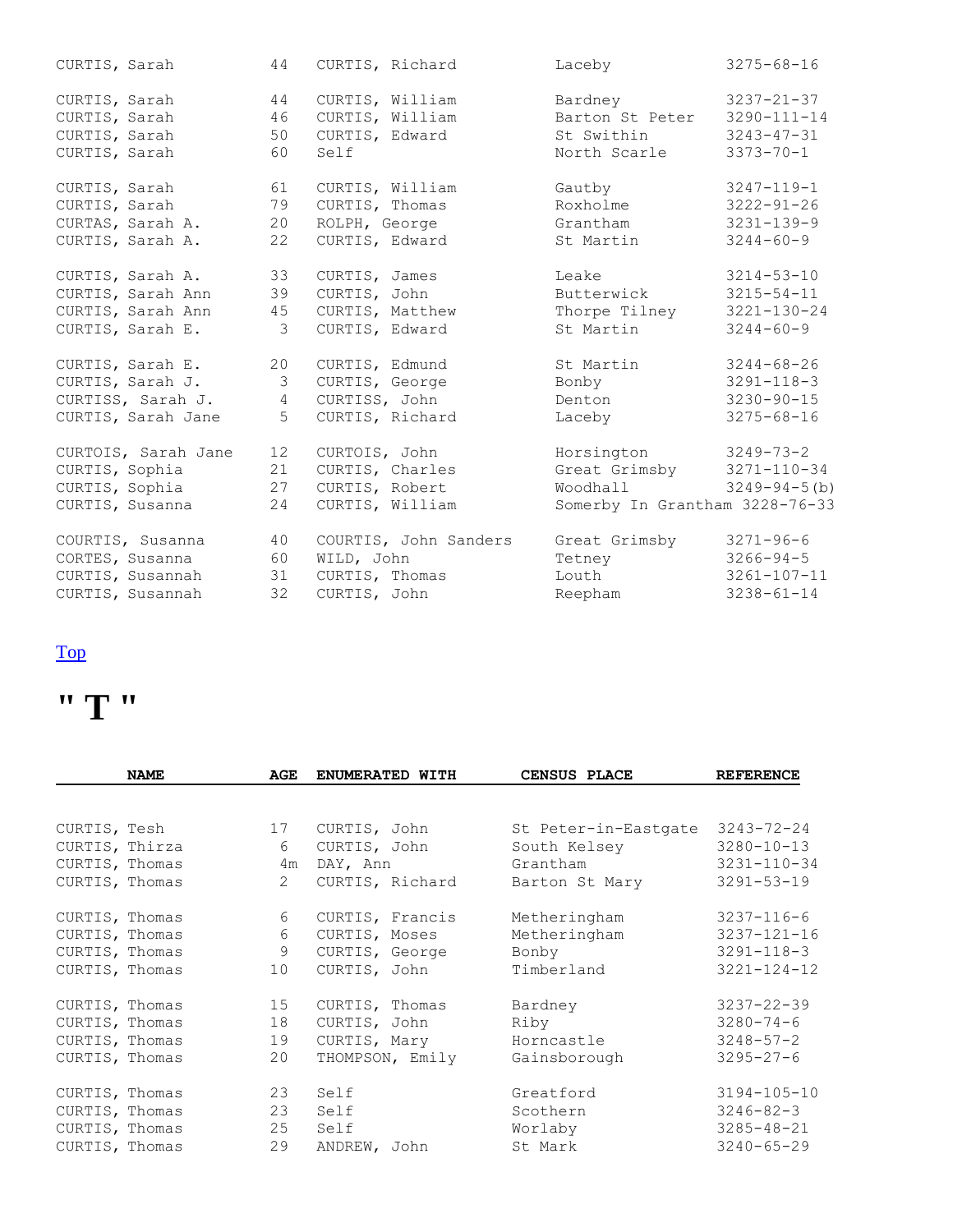| CURTIS, Thomas |                      | 30 | Self                          | Louth                           | $3261 - 107 - 11$   |
|----------------|----------------------|----|-------------------------------|---------------------------------|---------------------|
| CURTIS, Thomas |                      | 30 | Self                          | Louth                           | $3262 - 28 - 21$    |
| CURTIS, Thomas |                      | 33 | Self                          | Barrow On Humber                | $3290 - 20 - 34$    |
| CURTIS, Thomas |                      | 43 | Self                          | Bardney                         | $3237 - 22 - 39$    |
| CURTIS, Thomas |                      | 43 | Self                          | Roxholme                        | $3222 - 91 - 25$    |
| CURTIS, Thomas |                      | 48 | Self                          | Woodhall                        | $3249 - 95 - 7$     |
|                | CURTIS, Thomas       | 49 | Self                          | Nettleham                       | $3238 - 36 - 33$    |
|                | CURTIS, Thomas       | 52 | Self                          | Minting                         | $3247 - 31 - 8$     |
| CURTIS, Thomas |                      | 54 | Self                          | Gainsborough                    | $3295 - 102 - 25$   |
| CURTIS, Thomas |                      | 56 | Self                          | Appleby                         | $3286 - 86 - 8$     |
|                | CURTIS, Thomas       | 66 | Self                          | Potter Hanworth                 | $3237 - 49 - 20$    |
| CURTIS, Thomas |                      | 69 | Self                          | Grasby                          | $3279 - 128 - 6$    |
| CURTIS, Thomas |                      | 70 | DAY, John                     | Wood Enderby                    | $3251 - 50 - 1$     |
|                | CURTIS, Thomas       | 73 | Self                          | Bonby                           | $3291 - 118 - 4$    |
| CURTIS, Thomas |                      | 74 | Self                          | Roxholme                        | $3222 - 91 - 26$    |
|                | CURTIS, Thomas H.    | 24 | Self                          | St Botolph                      | $3238 - 143 - 31$   |
|                | CURTIS, Thomas H. 62 |    | Self                          | New Sleaford                    | $3223 - 11 - 14(a)$ |
|                | CURTIS, Thomas Hy. 8 |    | CURTIS, Charles Bardney       |                                 | $3237 - 7 - 9$      |
|                | CURTIS, Thomas Wash. | 11 | CURTIS, Thomas Wash. Holbeach |                                 | $3211 - 4 - 2$      |
|                | CURTIS, Thomas Wash. | 46 | Self                          | Holbeach                        | $3211 - 4 - 2$      |
|                | CURTAS, Thomas Wm.   | 2  | SMITH, Thomas                 | Hibaldstow                      | $3284 - 7 - 7$      |
|                | CURTISS, Thorpe      | 20 | BATEMAN, James                | Saxelby With Ingleby 3245-60-24 |                     |
|                | CURTIS, Thos.W.      | 23 | CURTIS, Marth A.              | Holbeach                        | 3210-122-25         |
| CURTIS, Tom    |                      | 6  | CURTIS, Edmund                | St Martin                       | $3244 - 68 - 26$    |
| CURTIS, Tom    |                      | 14 | CURTIS, William               | Barton St Peter                 | $3290 - 111 - 14$   |
|                | CURTIS, Tom N.       | 7  | CURTIS, David                 | Bucknall                        | $3247 - 68 - 5$     |
| CURTAS Tomas   |                      | 19 | Vessel: Lilly                 | Althorpe                        | $4699 - 152 - 5$    |
| CURTIS, Toynby |                      | 16 | CURTIS, Thomas                | Woodhall                        | $3249 - 95 - 7$     |

## **" W "**

| <b>NAME</b>              | AGE            | ENUMERATED WITH   | CENSUS PLACE                     | <b>REFERENCE</b>    |
|--------------------------|----------------|-------------------|----------------------------------|---------------------|
|                          |                |                   |                                  |                     |
| CURTISS, Wallice John 14 |                | CURTISS, John     | Gainsborough                     | $3295 - 76 - 18$    |
| CURTOIS, Walter          | 5 <sup>5</sup> | CURTOIS, John     | Horsington                       | $3249 - 73 - 2$     |
| CURTIS, Walter 14        |                | TURNER, Thomas S. | Thorpe St Peter                  | $3254 - 121 - 12$   |
| CURTIS, Walter Derry     | 1m             | CURTIS, James     | Holbeach                         | $3211 - 26 - 8$     |
| CURTIS, Walter R.        | 13             | CURTIS, George    | Haxey                            | $3292 - 79 - 10(a)$ |
| CURTIS, Wilfred          | 11             | CURTIS, Benjamin  | North Cockerington               | $3265 - 11 - 1$     |
| CURTIS, William          | $\mathbf{1}$   | CURTIS, Robert    | Langton By Horncastle 3249-114-7 |                     |
| CURTIS, William          | $\overline{4}$ | CURTIS, Thomas    | Barrow On Humber                 | $3290 - 20 - 34$    |
| CURTIS, William          | 12             | CURTIS, William   | Bardney                          | $3237 - 21 - 37$    |
| CURTIS, William          | 12             | CURTIS, William   | Spilsby                          | $3256 - 36 - 28$    |
| CURTISS, William         | 12             | CURTISS, Mary     | Great Grimsby                    | $3270 - 47 - 46$    |
| CURTIS, William          | 13             | CURTIS, Mary      | Horncastle                       | $3248 - 57 - 2$     |
| CURTIS, William          | 17             | PARKINSON, Robert | Barton St Peter                  | $3290 - 113 - 17$   |
| CURTIS, William          | 19             | CURTIS, George    | Bonby                            | $3291 - 123 - 13$   |